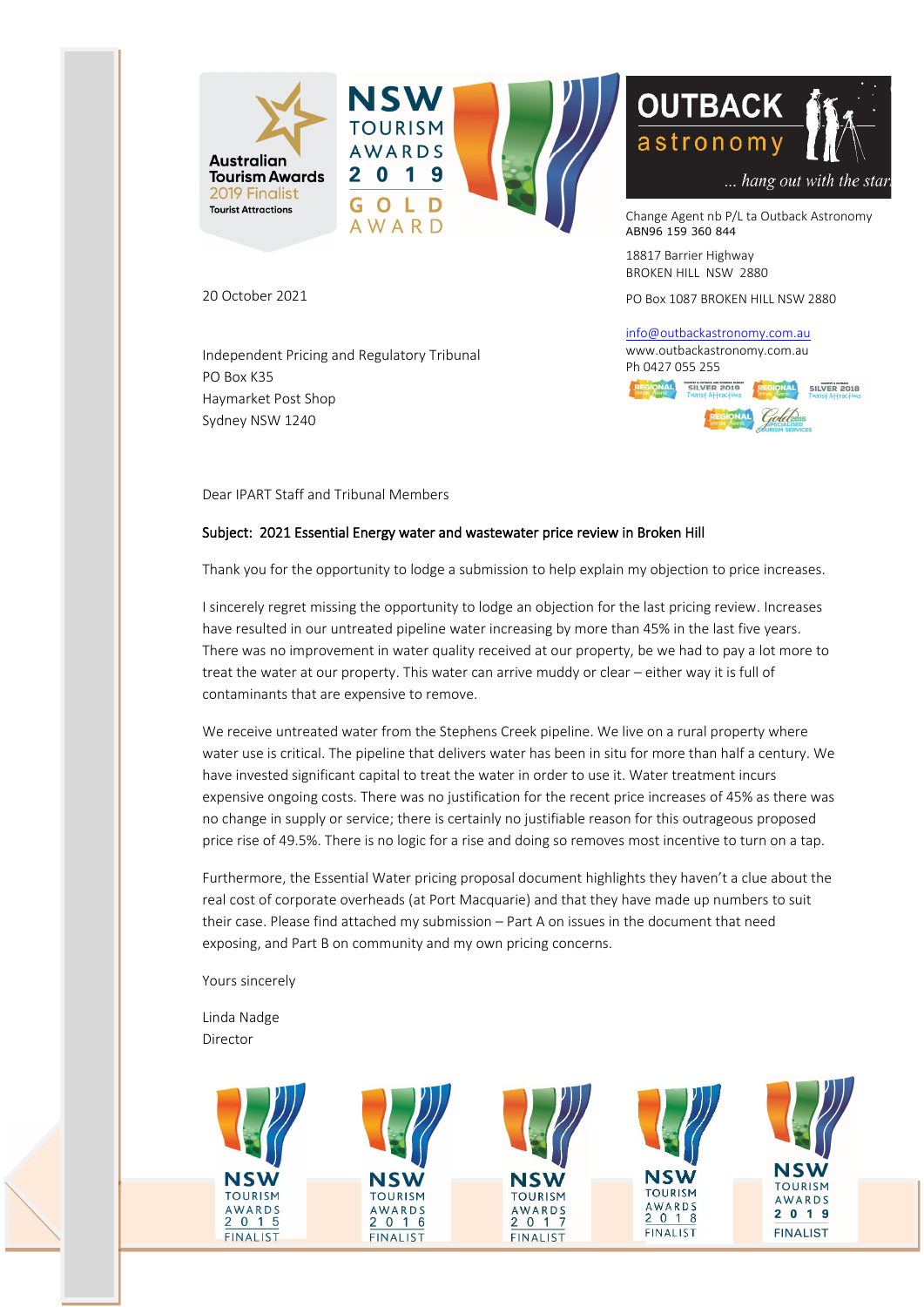Submission by Linda Nadge, Broken Hill, dated 20 October 2021

# **Part A**

I run a small business and property and have not had time to do a detailed response to the Essential Water pricing proposal. But someone needs to speak up.

To be honest, I only stumbled across this review accidentally somewhere. Consultation about this price rise did not include me.

I want to highlight things that I came across in the pricing document that I know are not right, that are stupid or irrelevant.

For instance, on pages 27 and 28, Essential Water compares the Broken Hill bills to other locations in the east coast of NSW where it rains. Also, it should be remembered most residents in Broken Hill have smaller areas that they elect to water due to the high cost of water.

The comparisons with places with much higher rainfall are not sensible or fair. Water is already at peak price in Broken Hill and Essential Water would have received much more push back from the community if anyone was aware that this review of prices was underway.

However, in the document, when I make allowances for ignorance about this arid area, it's the babble and corporate speak over "CAM" and "corporate overheads" that must be challenged, for example. These are millions of dollars applied to opex and capex, which we all know now, have been plucked from the black void of space. Yet they amount to thousands of dollars in our water bills. This tragic outcome for this community has to stop.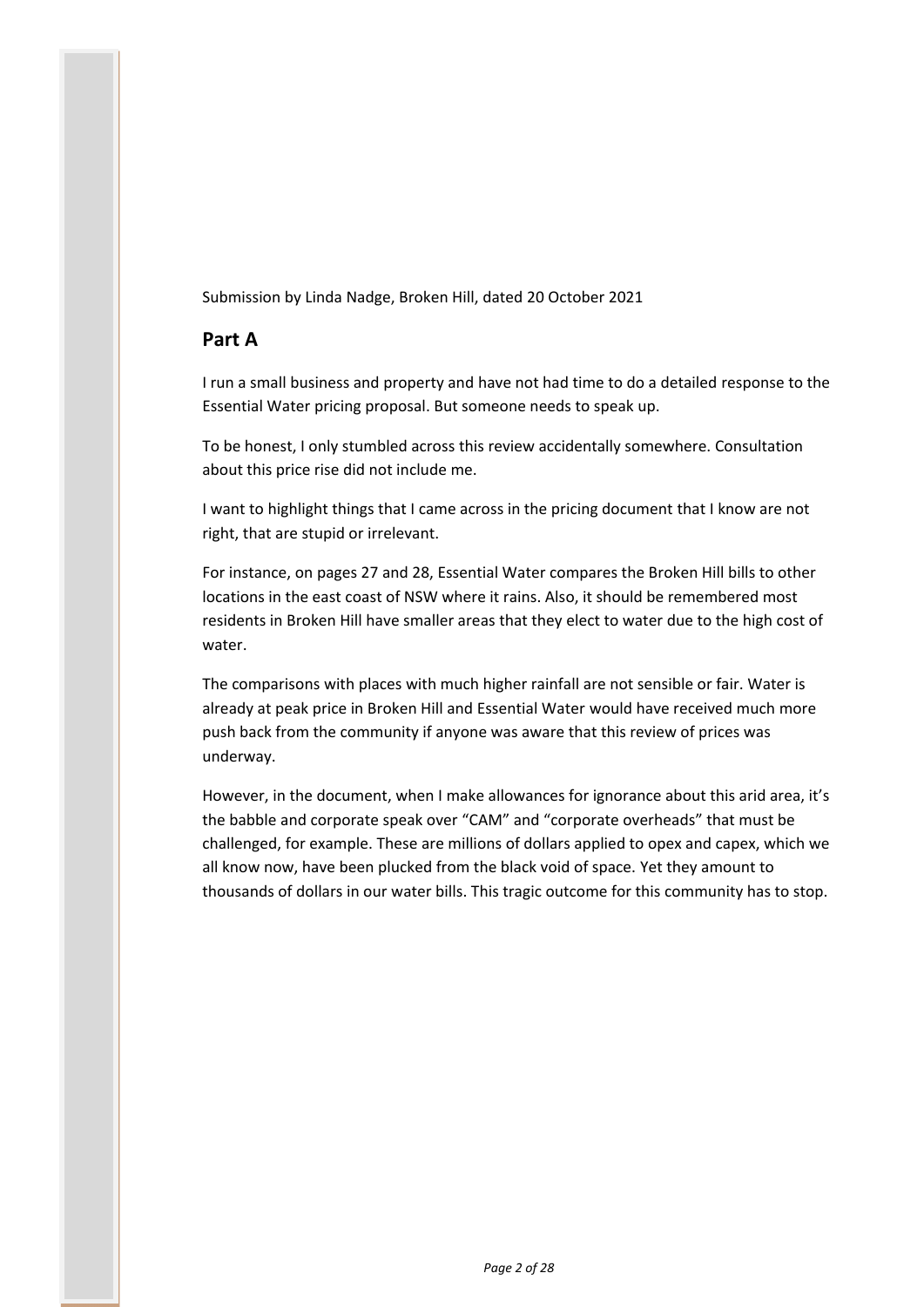## **Page 52, Essential Water says:**

**6.4.8**

**Overheads**

**We have allocated corporate overheads to our capex. Essential Water's overhead costs are allocated from Essential Energy in accordance with our CAM, which is outlined in detail in Chapter 7.**

**Based on the direct application of this CAM, the corporate overheads amount that would be allocated to Essential Water capex is \$17.5 million. However, we recognise the importance of maintaining affordability for our customers, so have decided not to propose collecting the full amount of corporate overheads in the NRR. We propose to collect a total of \$9.9 million over the regulatory period, \$7.6 million lower than total expected costs. This is outlined in further detail in Table 17 in Chapter 7.2.6.**

**I say:**

**Arbitrarily slashing \$7.6m from NRR appears to be contradicting later statements about the sense of applying AER methodology in calculations. Clearly the AER methodology is not appropriate. So where are the facts? Where is the solid basis to charge \$9.9m? This is a lot of money to claim for "overheads" for a small outback community that goes fully unexplained.**

**But this is the corporate overhead charged for capex only!**

**There is another charge of \$10m in corporate overheads in opex.**

**That amount as calculated by the AER methodology was also too high to go with so it was also arbitrarily trimmed.**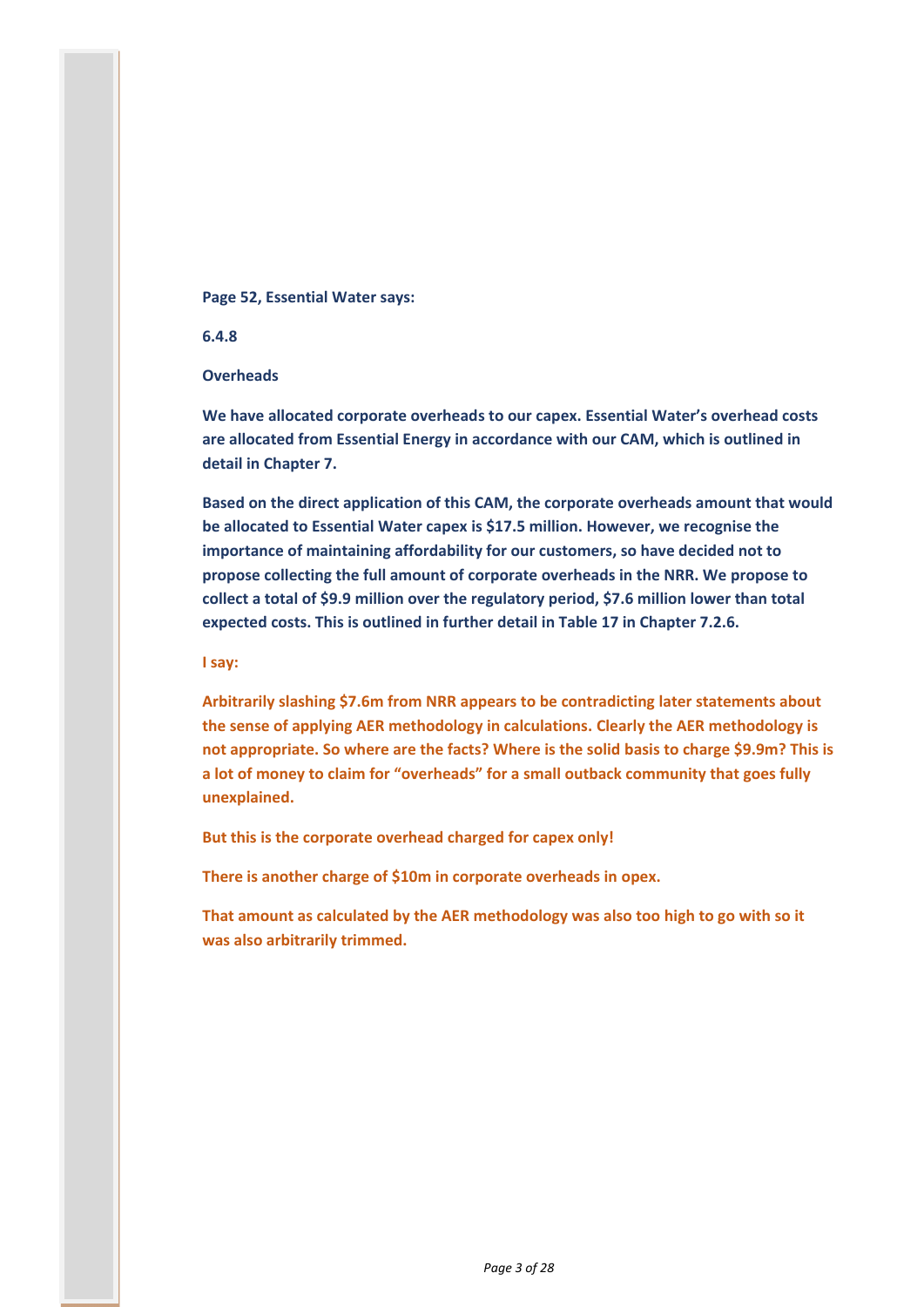## **Also on Page 53, Essential Water says:**

## **Key messages**

- **Our operating expenditure (opex) forecasts have been designed to be both prudent and efficient, while also supporting a safe and secure water supply to our customers.**
- **Essential Water has entered a new era of water supply to Broken Hill from the Murray River, establishing a steady state operating environment. Our operating and maintenance activities are fit for purpose, reflect our operating constraints and regulatory requirements, and seek to minimise costs in the long-term interests of customers.**
- **Over the 2019 determination period, we expect to incur operating expenditure (excluding bulk water pipeline costs) of \$45.9 million. These costs are \$7.5 million or 20% higher than IPART's allowances for the 2019 determination period.**
- **The main drivers of higher costs in the 2019 determination period are labour and, relatedly, corporate overheads and fleet costs. The 2019 determination period operating expenditure allowance was based on large reductions in expenditure which would not have allowed us to meet our service standards.**
- **We forecast efficient operating expenditure (excluding bulk water pipeline costs) of \$73.1 million over the 2022 determination period. These forecasts are in line with our actual costs over the 2019 determination period, updated for our transformation strategy and taking into account our operating environment.**

#### **I say:**

**IPART may like to reflect upon the former water supply structure in Broken Hill premerger with Essential Water, and strip away the big myth of the corporate overhead costs to expose the real costs of operations here. The operating cost structure put up by Essential Water is alarming and all the wordsmithing in the pricing proposal is centred on language used in energy pricing, regulation and safety. I know because I used to write energy and water pricing proposal papers.**

## **Brief Historical Cost Centres**

**Fifteen years ago the water operations were delivering safe, reliable supply to customers. There was a Broken Hill based head office where corporate costs covered**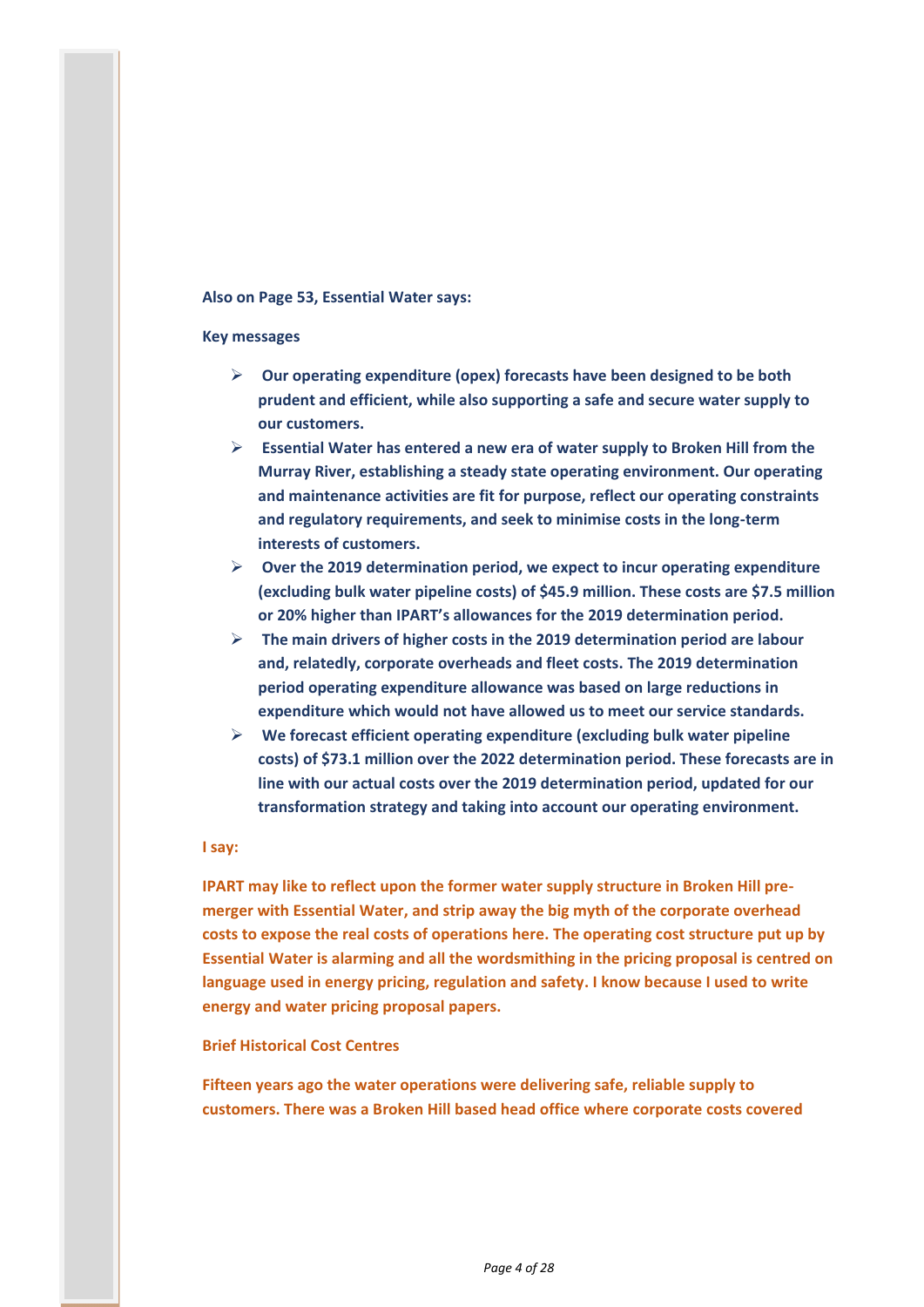**administration, billing, training, human resources, finance, payroll, meter reading, environment, reporting, records management and so on.** 

**Other main cost centres were:**

**Engineering, Workshops Mica St WTP Wills St Sewerage Plant Pumping Stations (at Menindee and Stephens Creek)**

**These days, the water pumping includes new locations with the new pipeline.**

**Labour force (including corporate overheads), was less than 90 persons.**

**The operating expenditure, including corporate overheads, was about \$14m per annum.**

**The information available in this pricing proposal makes me wonder how it was possible that costs have gotten so far out of control. The way Essential Water discusses labour in other sections of the proposal makes me wonder if they have put surplus energy workers into water costings. It is a relatively small business and they have lost all cost perspective.**

**Page 54, Essential Water says:**

**Corporate overheads are driven by our allocation from Essential Energy**

**I say:**

**Confirmation of gross overcharging of water customers in Broken Hill due to entanglement with energy. Water customers in Broken Hill are subsidising energy network costs throughout Essential Energy's large geographic patch of NSW.**

**Essential Water should provide a refund to every customer.**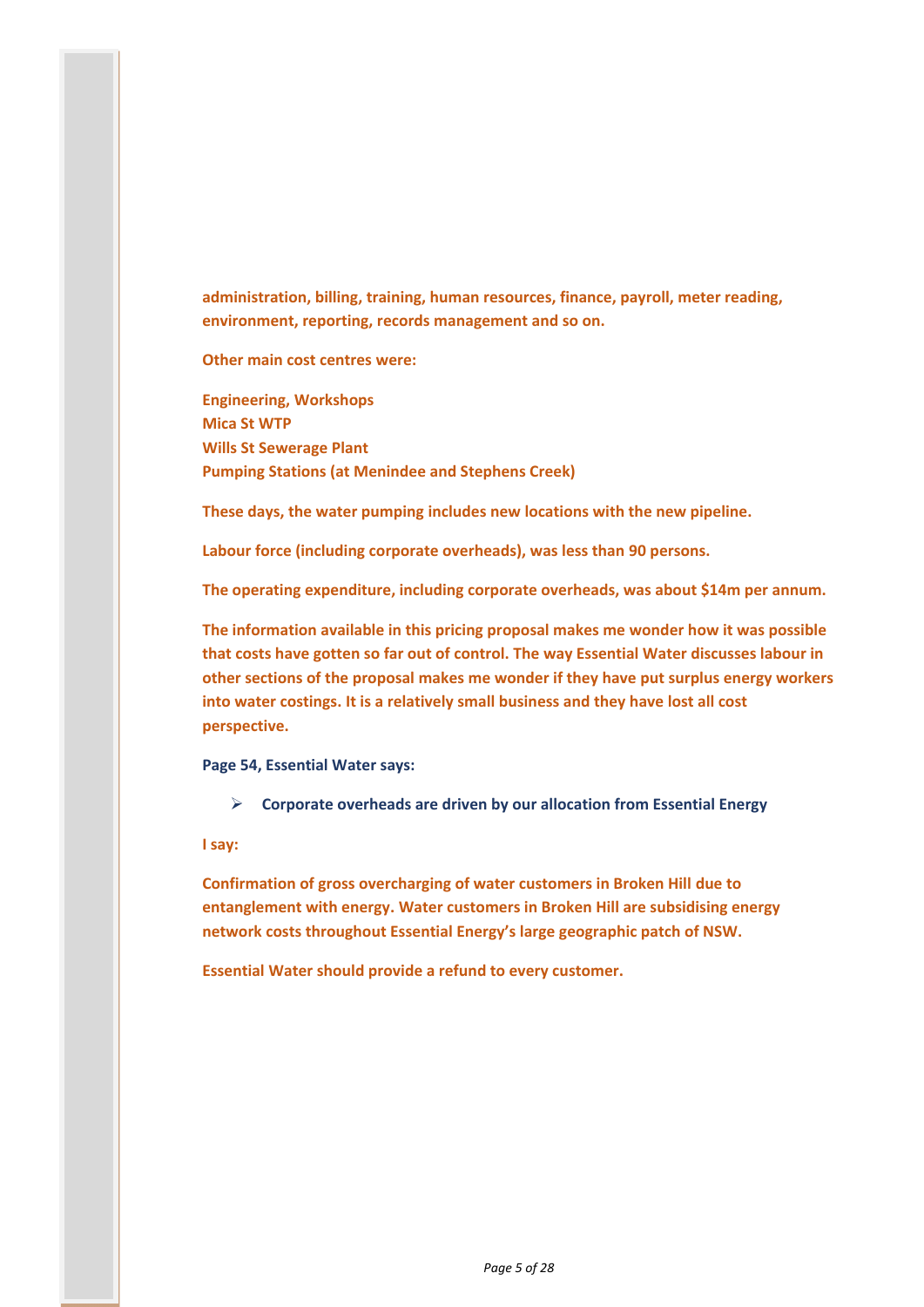**Page 55, Essential Water says:**

**Essential Water's corporate overheads reflect our allocation from Essential Energy**

**IPART's 2019 Determination assumed a series of reductions in corporate overhead costs. Essential Water's proposed overhead allocation rate of 18% was reduced to 17.5% for 2019-20, 17% for 2020-21 and 16.5% for 2021-22 of all direct operating and capital expenditure for both water and sewerage.** 

**Essential Water's overheads are determined by the CAM of Essential Energy. Essential Water has limited control to deliver the reductions in its corporate overheads assumed by IPART. Our corporate overhead allocation is \$2.4 million higher than IPART's allowance.**

**I say:**

**Corporate overheads should not be this high. Please reflect on the historical structure for water. The impact of energy costs must be removed.**

**It is also a stupid comment that Essential Water has limited control over its costs.**

**It is such a stupid comment that I cannot believe that the CEO who approves all energy and water costs actually signed off this document.**

**Also on Page 55, Essential Water says:**

**Higher fleet costs reflecting staff numbers, upgrades, and safety improvements**

**Our vehicle fleet costs reflect a share of Essential Energy's fleet costs based on the number of hours fleet assets are used to provide Essential Water's services. Both Essential Energy's total fleet costs and the number of hours that assets are used to provide Essential Water services have increased over the 2019 determination period. This reflects:**

- **Limitations on our capacity to control our labour costs, and the necessity of ensuring our staff have access to the fleet required to undertake their functions**
- **The increase in Essential Energy fleet costs associated with an increase in maintenance works undertaken in-house over the 2019 determination period**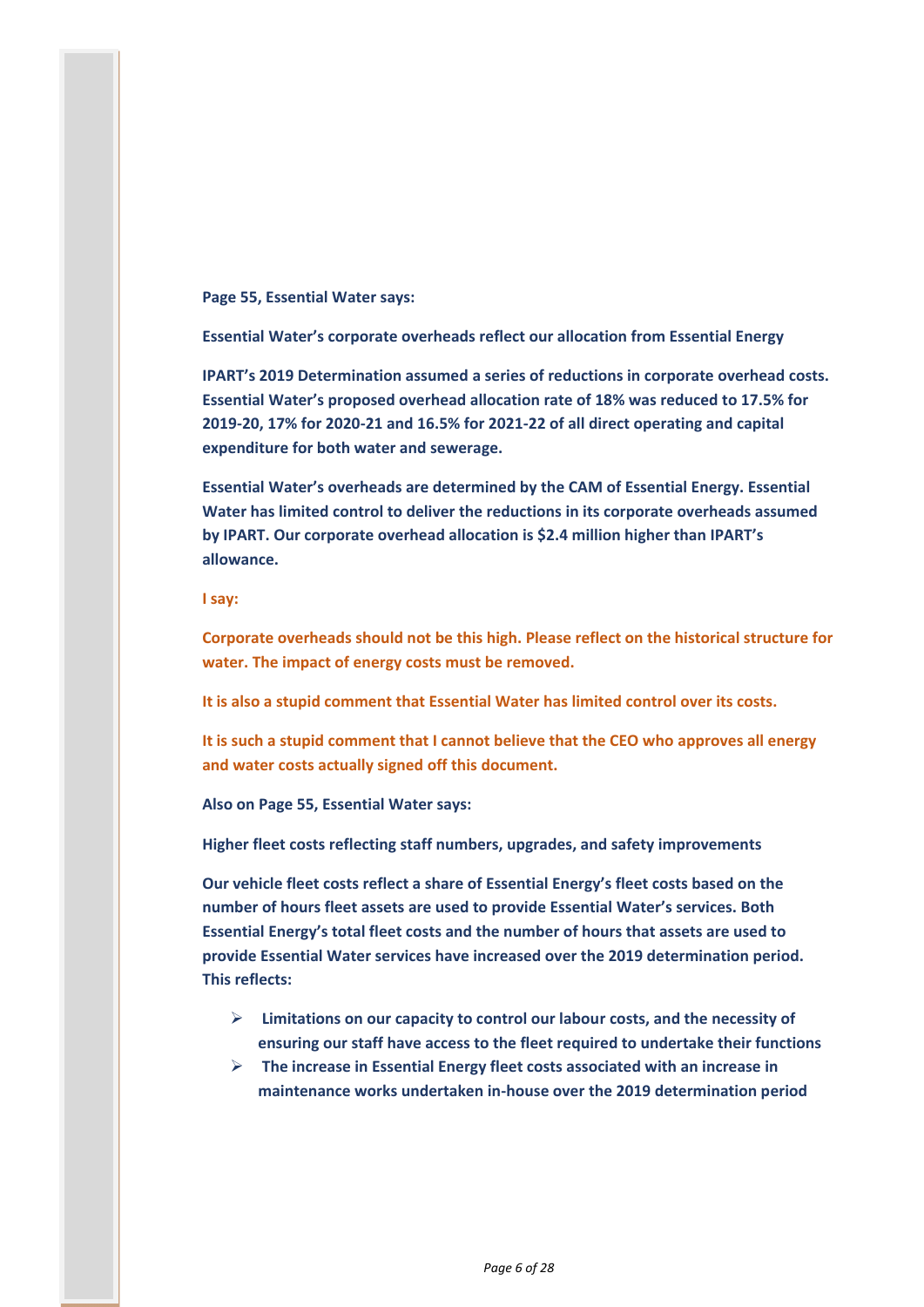- **The renewal and upgrading of Essential Energy and Essential Water's fleet to ensure it is fit-for-purpose via a targeted reduction in age profile**
- **The installation of In-Vehicle Monitoring Systems (IVMS) in all Essential Energy and Essential Water vehicles to ensure the safety of our team.**

**The increase in fleet costs associated with changes to in-house maintenance and fleet upgrades will drive cost savings in the future, predominantly via a reduction to our corporate overheads.**

**The In-Vehicle Monitoring System is necessary to ensure the safety of our team (see Box 7.1). It reflects the cost of doing business safely in remote and regional locations.**

**Our fleet costs over the 2019 determination are \$2.0 million higher than IPART's allowance.**

#### **I say:**

**The fleet for water and sewerage services in Broken Hill are not located in "remote" or in "phone blackspot" areas. This is an excuse for excessive charging.**

**The IVMS may be highly appropriate for remote workers in the bush, however, the workforce in the water business are in a built up area and don't require this type of facility. Broken Hill residents simply should not be subsidising any part of the energy operations that cover most of the state of NSW.**

**This approach is simply wrong, unfair, unjustifiable and penny-pinching off pensioners, disabled persons and other economically vulnerable persons.**

**Too much money is going to corporate overheads, fleet. Different fleet is needed for a water business vs energy fleet. Why are fleet hours from energy vehicles being used for water – "fleet costs reflect a share of Essential Energy's fleet costs based on the number of hours fleet assets are used to provide Essential Water's services". Are these trips to the Post Office or is an EWP being used to plug a deep hole? This type of activity based accounting is not rocket science.**

**It would be good for IPART to insist upon provision of details of this enormous fleet and provide facts to customers if it impacts pricing so much. How hard is it to walk about the caryard and count. I suspect that the electricity staff (remotely based in maybe Port**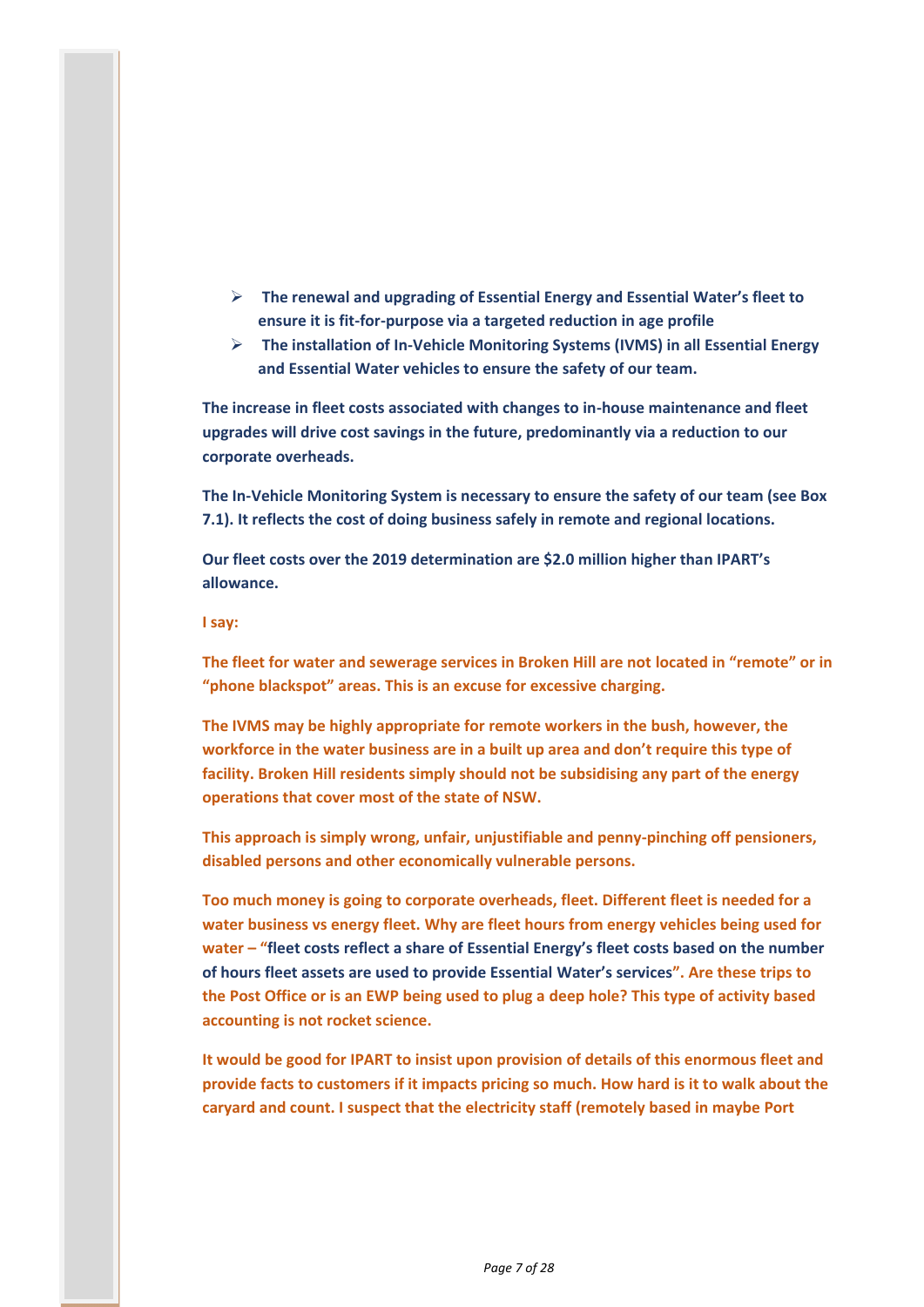**Macquarie) put this information together (cut and paste) because the mix of "heavy and light commercial vehicles" used in "network programs" at \$1.9m is clearly company energy speak being massaged into justification for water. "We have forecast a steady investment in our fleet, to ensure customer prices reflect the optimum balance between new vehicle costs and maintenance and repair costs. This is particularly important given the size and nature of our service area." (page 52, clearly the \$1.9m investment here is energy?)**

**The vintage car club here in Broken Hill can handle the size and nature of the Broken Hill water supply area. Can someone please count all these vehicles and report to the customers why more capital is required year on year, in addition to hefty fleet opex, year on year, and then yet more for corporate overheads for fleet opex and capex?**

**Let's just flip back quickly to non-system assets (non-energy system assets, that is, on page 51:**

**Information Technology (IT) (\$3.5 million): During the 2022 determination period, Essential Water will undertake a steady level of IT investment to ensure the provision of an affordable network service to our customers. Our investment in technology is aimed at improving efficiency and lowering operating and capital costs over time. We are looking to investigate the introduction of smart meter technology that will allow for us to monitor pipelines to improve the efficiency of our operations. Enhancements to pressure monitoring are intended to aid in burst detections, as are potential integrations between SCADA and Mainpac for workflows. We will continue to investigate how we can utilise advancements in technologies to further drive productivity.**

#### **I say:**

**On face value, over-engineering/too expensive. Workmen are inspecting these assets all the time. What is a person in Port Macquarie going to do with the data, 1200km away? This is precisely the type of item that needs a really good evidence basis prior to spend. Water is a very intense infrastructure business but capital spend is very high considering what it means for customers on bills. Given the Essential Energy language used throughout the capital assets area of this proposal, I'd say some of it is all about new toys for the office. Customers here will not benefit from this spend.**

#### **What do customers really want?**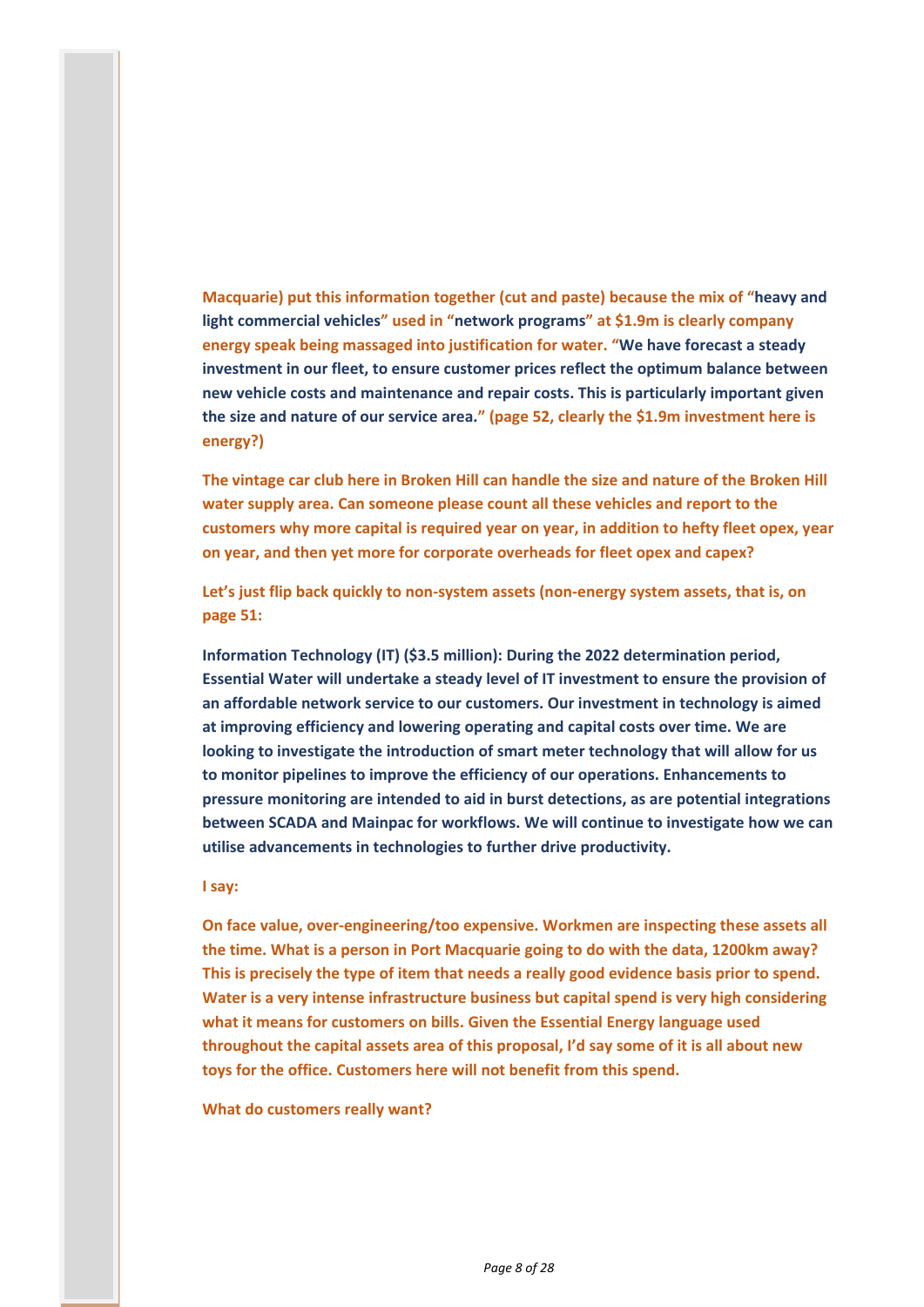**One example might include bills sent via email, another may be online access to historical and current account information. If that is too hard within \$3.5m, how about printed flyers in bills to provide detail of what is intended in the spend out here that makes the bills rise so much.**

**I object to further high-cost engineering spend until thorough community consultation has occurred. It is the job of the corporate head office leaders to push back on this type of spend that delivers no or questionable value to customers.**

**Right now, I don't care about a smart meter on the pipeline. The water interruptions via pipeline are so rare I can count them on one finger and I have trust in the local workforce who identify and fix any problems.**

**Has the local workforce been consulted? IPART really needs to get to the bottom of the plans to spend on new engineering toys when 15+ years after the corporate overheads began to be extracted from this region we still cannot receive modern billing functions, my printed bills go to Tibooburra and I cannot see account history online.**

**Page 61, Essential Water says:**

**7.2.6 Corporate overheads**

**Corporate overheads relate to centralised functions undertaken by Essential Energy on behalf of Essential Water. The main components of these costs relate to governance, information technology, human resources, billing, finance and safety.** 

**In its 2019 Final Report, IPART recommended that Essential Energy should continue to pursue efficiencies in its corporate operating costs and identify a more accurate way of attributing corporate overheads to Essential Water at its next pricing review. This recommendation was based on the findings of IPART's expenditure review consultant, Aither. Specifically, Aither recommended that Essential Water should undertake a bottom-up assessment of its corporate related functions to better establish its forecast operating cost needs.** 

**This recommendation has been addressed through the Essential Energy CAM and corporate transformation, discussed in turn below. We recognise that minimising costs is crucial for maintaining affordability for our customers. Therefore, we have not included the full amount of corporate overheads determined by the CAM in our NRR.**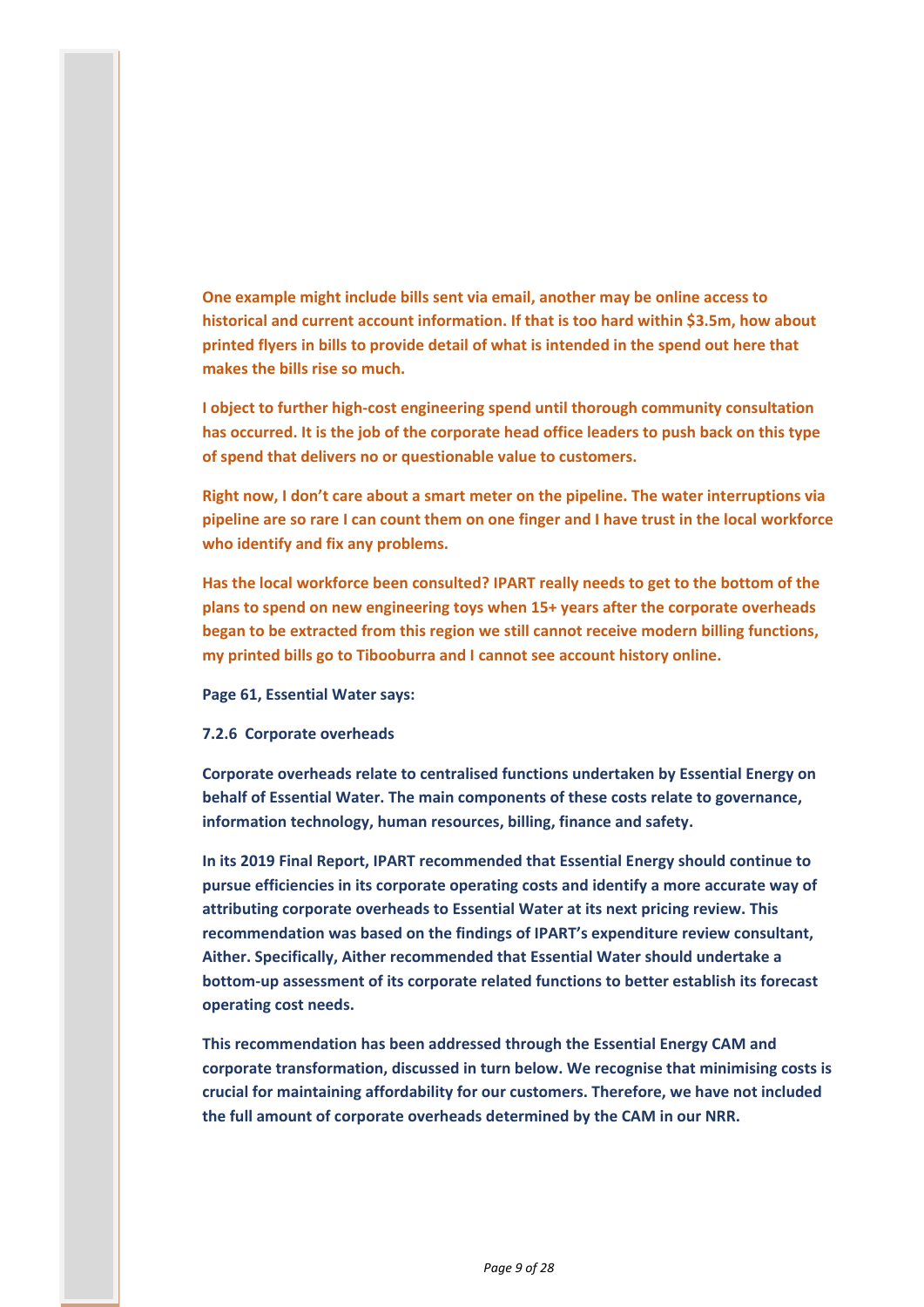**Our cost allocation methodology is approved by the AER**

**We have developed our forecasts of efficient corporate operating costs using the Essential Energy CAM. The CAM is based on the principles shown in Box 7.4 and has been developed according to the requirements contained in the National Electricity Rules and approved by the AER. It is consistent with IPART's principles for cost allocation.**

**I say:**

**Essential Water seems clueless on how to manage the business or minimise costs if a consulting firm was brought in and had to recommend Essential Water "undertake a bottom-up assessment of its corporate related functions to better establish its forecast operating cost needs".**

**This is usually work done by the finance department. We can see that they are very well paid, but paid to do what?**

**It's a little confusing in section 7.2.6 but I think Essential Water is trying to say corporate overheads were spent on an external consultant to explain how to understand the corporate overhead costs. Is that right?**

**On page 64, Essential Water says:**

**We do not propose to recover the full corporate overhead costs allocated by the cost allocation methodology**

**Essential Water has developed its corporate expenditure forecasts using the AER approved CAM. The proportion of Essential Energy's corporate costs allocated to Essential Water is based on the business's share of Essential Energy's total direct expenditure. The significant expenditure program for Essential Water for the 2022 determination period means it attracts a larger share of corporate costs. This has served to increase the corporate costs proposed by Essential Water for the 2022 determination period.**

**Essential Energy's corporate costs are increasing, but this is to deliver a transformation program that will achieve valuable efficiencies over time. Our corporate transformation program will deliver efficiencies, but this will take time. The Workforce Redundancy Restriction, and our commitment not to move away from this restriction too quickly in**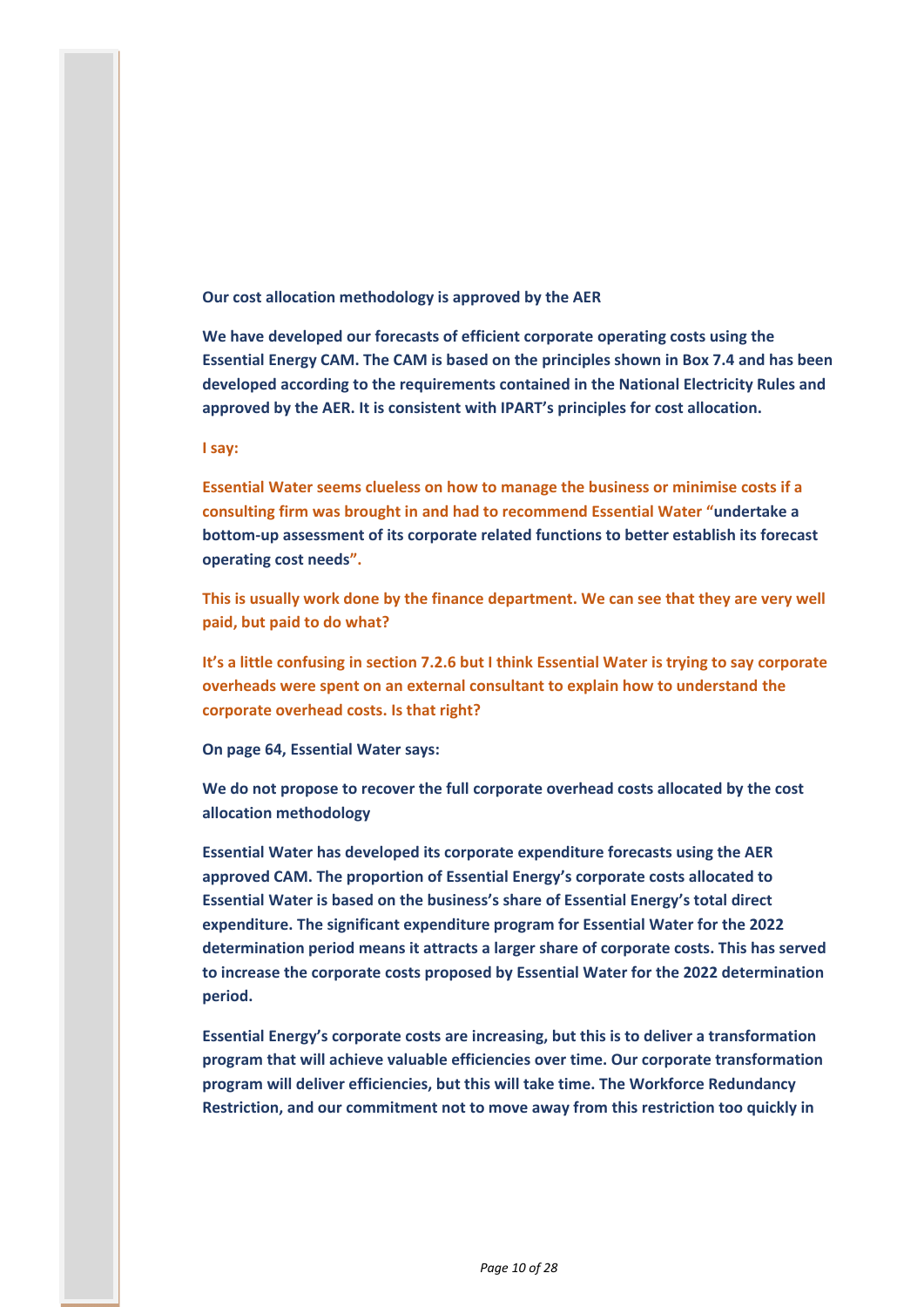**the current environment, is a key consideration in our capacity to deliver the transformation strategy and valuable efficiencies in the future.**

**We recognise that the corporate overheads allocated to Essential Water can make up a material share of total operating expenditure. Therefore, we have not proposed to recover the full amount of corporate overheads that would be allocated to Essential Water by the CAM. We have developed our proposed corporate overheads by:**

- **Starting with the value from direct application of the CAM**
- **Removing any costs associated with transformation departments that don't directly apply to water**
- **Applying a 50% reduction factor to any individual items allocated to Essential Water valued at over \$200,000**

**The outcome is proposed corporate overheads for operating expenditure of \$10.7 million, which is \$4.6 million lower than the direct allocation from the CAM.**

|                                  | 2022-23  | 2023-24  | 2024-25  | 2025-26  | 2026-27  | <b>Total</b> |
|----------------------------------|----------|----------|----------|----------|----------|--------------|
| <b>Operating expenditure</b>     |          |          |          |          |          |              |
| Direct application of the<br>CAM | 3,005    | 2,818    | 3,172    | 3.212    | 3,068    | 15,274       |
| Proposed corporate<br>overheads  | 2,423    | 2.234    | 2.142    | 2,021    | 1,860    | 10,680       |
| <b>Proposed variation</b>        | -582     | -584     | $-1,030$ | $-1,191$ | $-1,208$ | $-4,594$     |
| <b>Capital expenditure</b>       |          |          |          |          |          |              |
| Direct application of the<br>CAM | 5,518    | 5,855    | 3,805    | 1.211    | 1.135    | 17,524       |
| Proposed corporate<br>overheads  | 2,978    | 3.164    | 2,222    | 809      | 747      | 9,920        |
| <b>Proposed variation</b>        | $-2,540$ | $-2,691$ | -1,583   | -402     | -388     | $-7,604$     |

Table 17: Proposed corporate overheads (\$000, \$2021-22)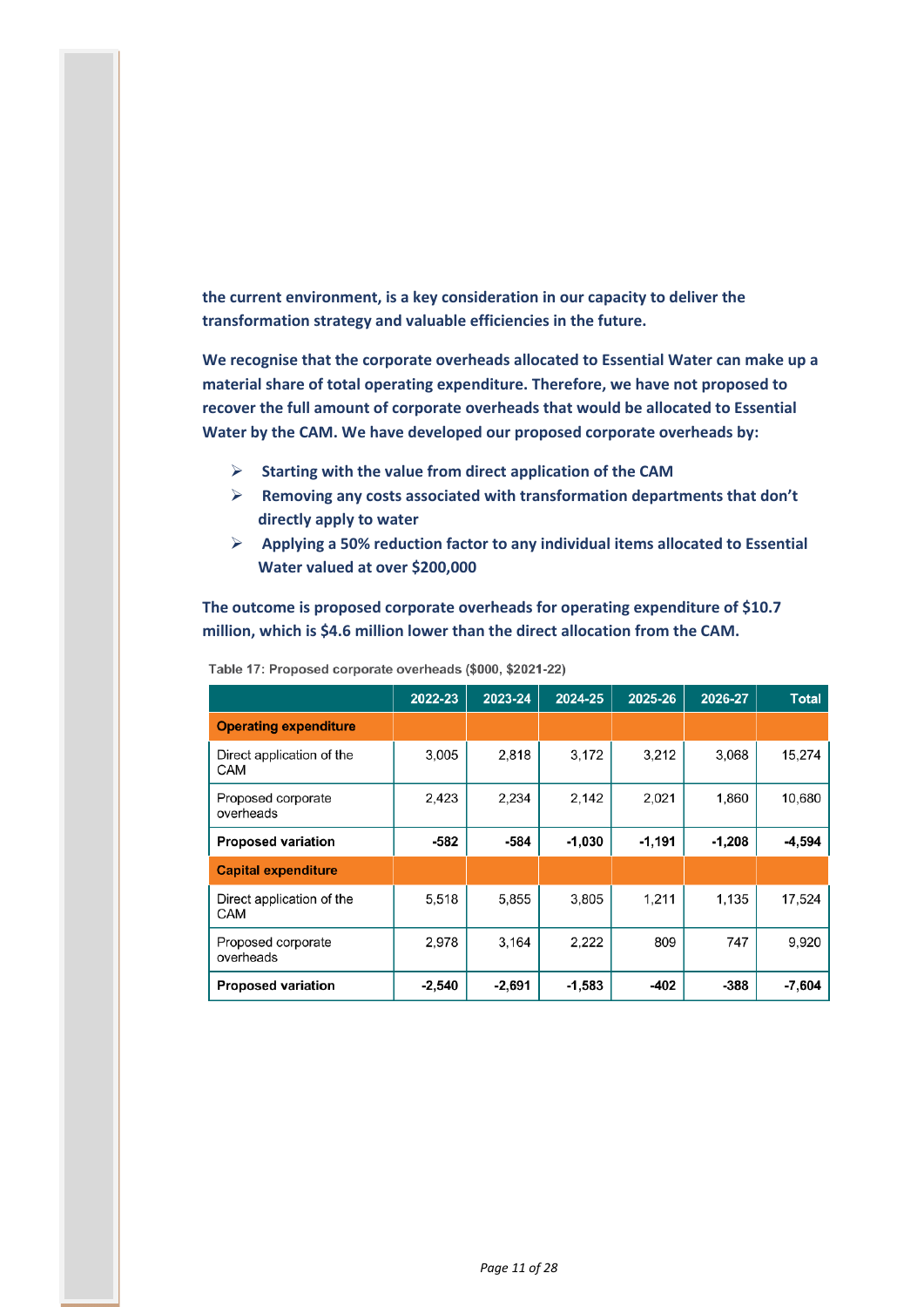## **I say:**

**There it is – a confession that numbers were plucked from a void. The numbers were so bad using the AER methodology that they had to trim the figures. Without the trimming, Broken Hill customers would have been asked to pay \$33 million for Port Macquarie corporate overheads over five years. Instead, we are treated to a discount (plucked from the sky) and are now being asked to pay \$20 million over five years but still no idea what for or if correct.**

- **Essential Water admit that the AER methodology used to calculate corporate overheads is flawed**
- **This confirms that there is no understanding of real costs incurred by corporate overheads within the Essential Water/Essential Energy head office – they've had to apply an arbitrary calculation**
- **Essential Energy's costs are high as well and I suspect that this means we can all expect to receive increasing bills for electricity until the end of time!**
- **There is a blurry lack of understanding about costs that belong to Essential Water and Essential Energy; this blurriness means all customers in Broken Hill have been overpaying corporate overheads as we now know that they have used a flawed methodology to calculate these costs for at least the last three years and**
- **Essential Water is seeking to have IPART approve their guess work about corporate overheads for the next five years.**

**In return, as a customer, what do I see as the outlook for me?**

**Essential Water expresses pity about that pandemic but will still slug the people on the pipeline another increase of 50% for untreated water over the next five years.**

## **Really?**

**In my opinion, IPART should seriously consider the whole of the community of Broken Hill receiving a refund for overcharging of corporate overheads for the last three years.**

**IPART should not approve this pricing as it is based on flawed information and even Essential Water agrees and admits it is flawed.**

**IPART needs to reflect upon the best interests of the community of Broken Hill.**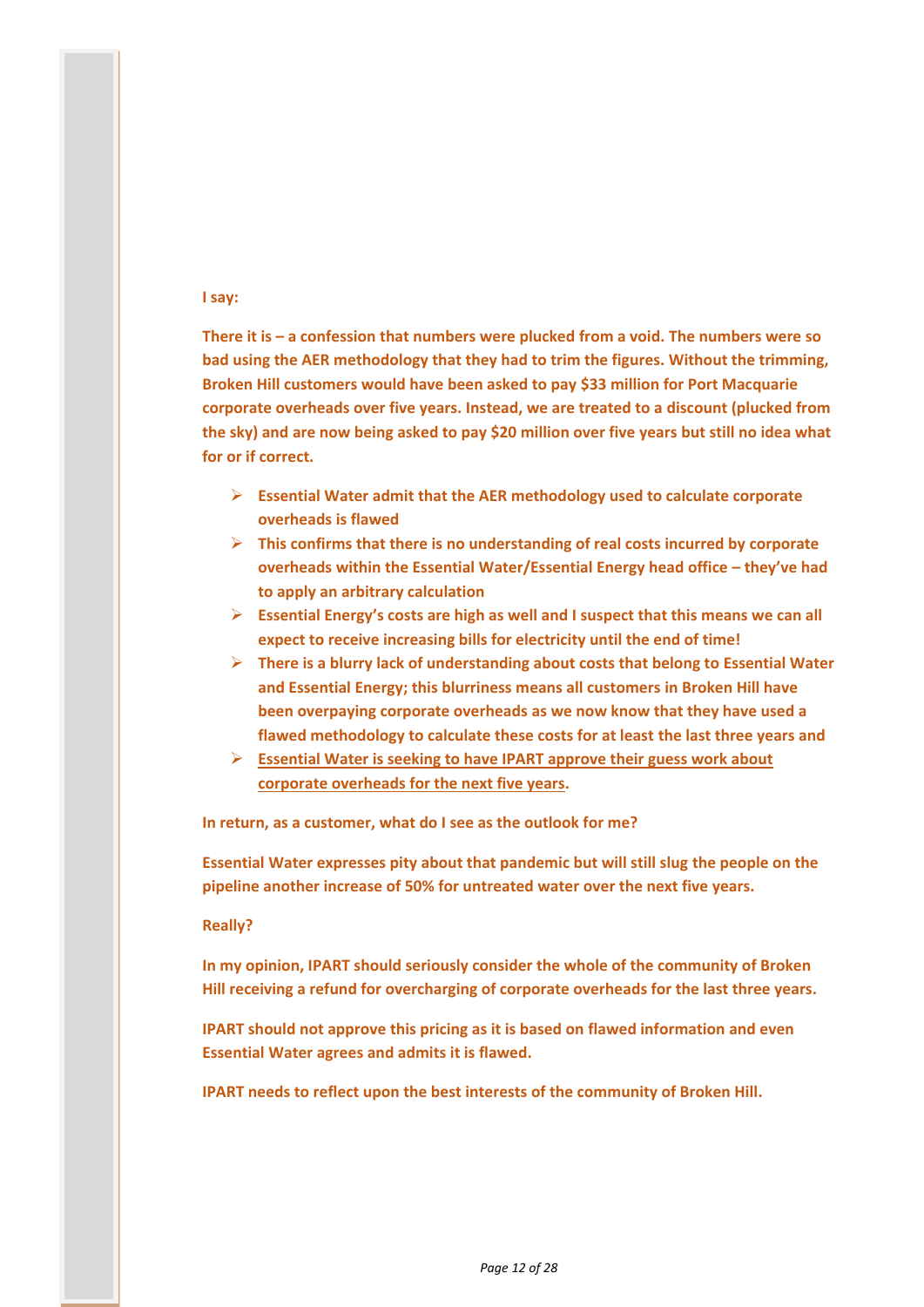**Should we be accepting these price rises that are proposed by those clueless about real water costs and focused mainly on energy?**

**Perhaps it is time for the NSW Government to re-evaluate the inclusion of water with Essential Water. Is it still in the best interests of the Broken Hill community. In my opinion a demerger is due now, before every blade of grass is killed off.**

**On pages 30 and 31, Essential Water says:**

**We propose a five-year determination period…**

**4.2.3 A five-year period would reduce regulatory burden and enhance incentives for Essential Water to pursue efficiency gains**

**A five-year determination period would significantly reduce the cost to Essential Water of participating in price reviews; and allow it to draw on operational experiences over a longer period of time to better inform the next price review. Given the now relatively static state of Essential Water's operating environment and the size of Essential Water, a five-year determination period would represent a more proportionate approach to regulation.** 

**For context, the population we service is about 5% of the size of the population supplied by the Central Coast Council, 3% of the size of the population supplied by Hunter Water and about 0.3% of the size of the population supplied by Sydney Water. Given our size, it is important that IPART adopts a proportionate approach to regulation and seeks to avoid any unnecessary regulatory costs – such as those that would be incurred with a shorter determination period.** 

**Furthermore, under a five-year determination period, Essential Water would hold onto any efficiency gains it realises for a longer period of time, thus providing enhanced incentives for it to pursue such gains before they are revealed and 'handed back' to customers at the next price determination. This would benefit customers in the long run.**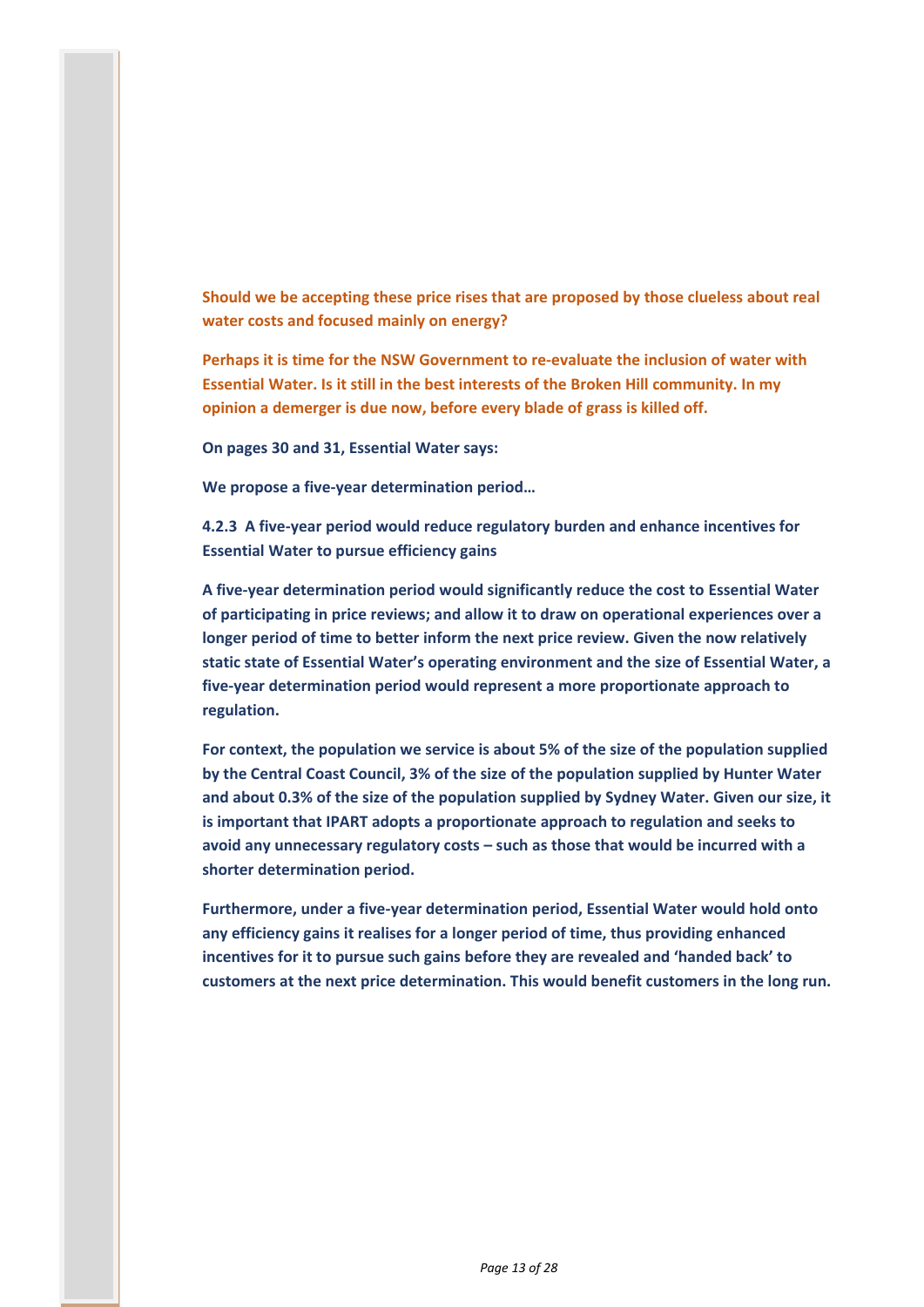## **I say:**

**Goodness me. Essential Water wants five years to hang on to inefficient efficiencies – they've just admitted they do not understand their costs or the basis for charging corporate overheads to the micro-small water business in Broken Hill.**

**Please IPART, do not approve this. If I was able to suggest a way forward, I would tell Essential Water to go and understand their corporate office costs as they pertain to water.**

**IPART, can you please at the very least leave all prices for customers for 12 months until Essential Energy produces cost evidence and presents a business case to this community for any excessive capital spend.**

**On second thoughts, perhaps assign an independent assessor to review or audit the water costs as this may be the only way the real corporate overheads are revealed.**

**This is not hard. Essential Water are making it look difficult, but remember to review the historical cost basis. It is inherently a small water business and Essential Water is making a real meal of it.**

**Failing to delve further into this nightmare of "CAM" means this community will pay far too much for water OR, a more likely scenario, failing to curb these costs will see amenity and liveability in this area continue to decline.**

**Every blade of grass in the district will have to justify why it should live.**

**Can we all agree on the facts first before moving forward. If this pricing proposal is approved IPART will embed unfair high costs of the head office in our bills, probably forever, unless there is a demerger.**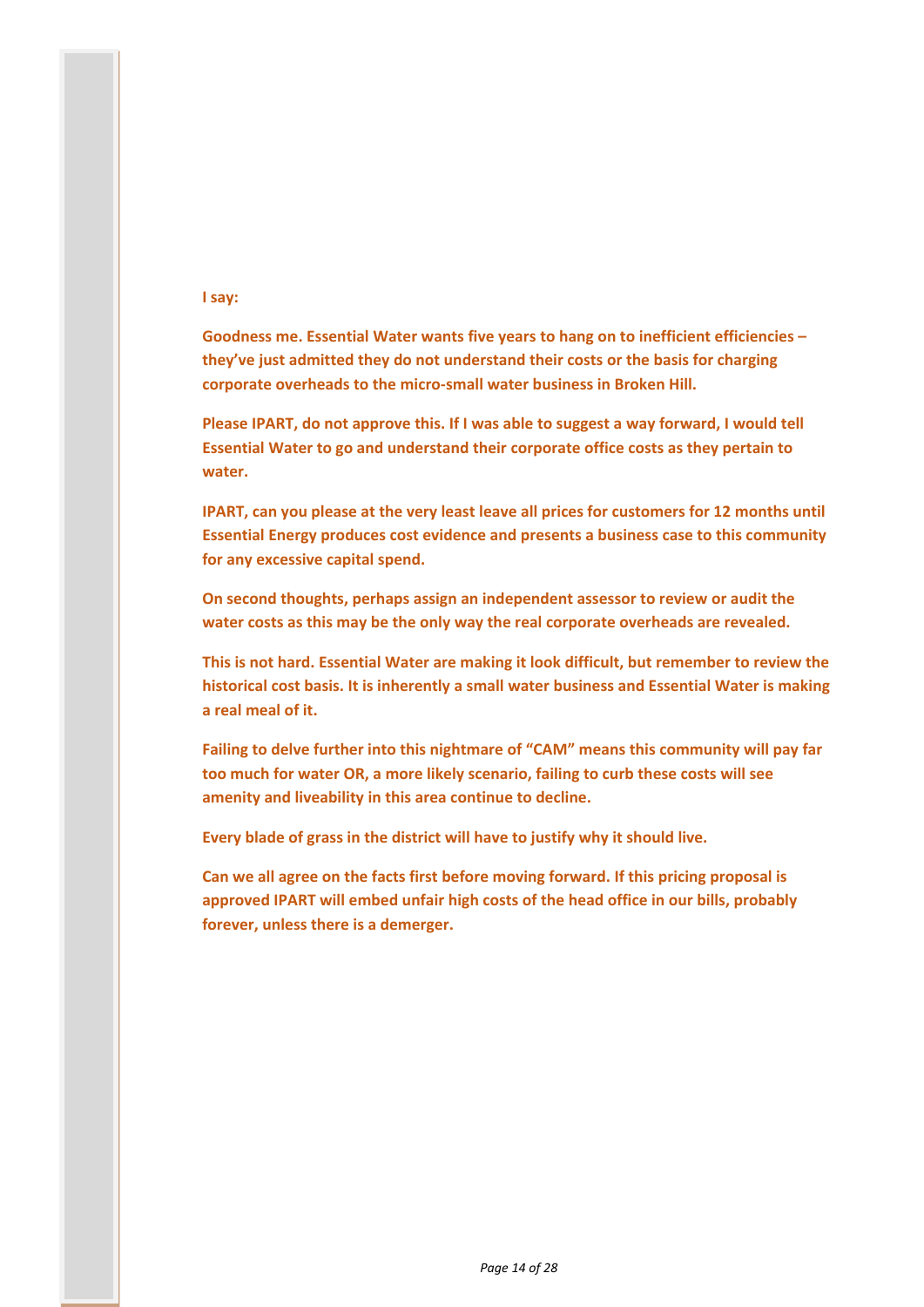## **On page 31 Essential Water says:**

**4.2.4 Any uncertainty over the determination period to be managed by risk management mechanisms**

**It is common regulatory practice to incorporate risk management mechanisms to amend the regulatory settings if there are unanticipated, material changes in revenues and costs during the determination period that are outside the control of the regulated business. Common risk management mechanisms include cost pass-through and demand volatility adjustment mechanisms. Our proposed risk management mechanisms are outlined in Section 4.5.**

**And on page 33, Essential Water says this:**

**4.5.1**

**Cost pass-through mechanisms need to be introduced** 

**We propose a cost pass-through for specified pass-through events**

**We consider that introducing an effective cost pass-through framework will improve our ability to appropriately manage cost risk in the long-term interest of customers. In our view, it is important for an infrastructure business to have the reasonable opportunity to recover the efficient costs it incurs as a result of unexpected events, which are beyond its control, in future years.** 

**We propose a cost pass-through mechanism be adopted for the 2022 determination period. Our proposal draws on our experience of the effective cost pass-through arrangements for Essential Energy under the National Electricity Rules. We propose a symmetric framework that applies for both positive and negative cost events.** 

**The cost pass-through mechanism should be limited to unexpected events that are beyond a business's control, to not undermine incentives for the business to effectively manage cost risks. These unexpected events could relate to:**

- **Changes to WaterNSW's regulated bulk water prices – due to any cost pass throughs in its price determination**
- **A regulatory or service standard change event**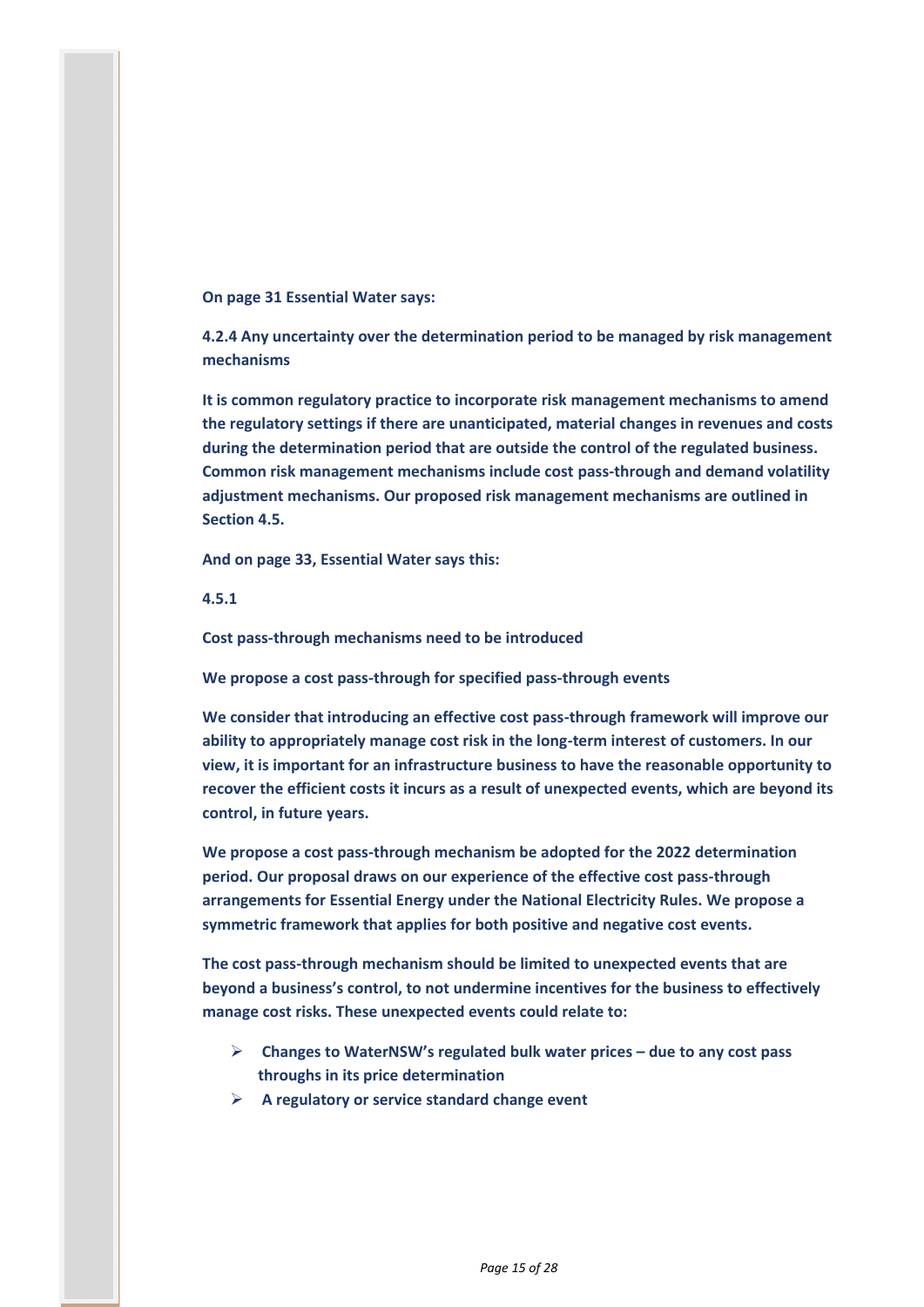- **A tax change event**
- **Other nominated events, including terrorism, natural disaster, and insurance coverage.**

**The cost pass-through mechanism should provide for a business to recover the efficient costs associated with these unexpected events. If businesses are unable to recover these efficient costs, it could compromise their ability to optimally invest in and operate their networks – which would not be in the long-term interest of customers.**

**A cost pass-through event in these circumstances would provide an appropriate balance in the allocation of risks between Essential Water (to recover its efficient costs of providing its regulated services) and its customers (to ensure that prices are no more than necessary to provide an appropriate level of service). Given these cost pass-through mechanisms would only apply to events beyond the water business's control, they would also ensure the business still has incentives to efficiently manage its cost risks.** 

**Such a cost pass-through mechanism could be designed so that if the pre-defined trigger event occurs, IPART then conducts a process to assess the efficient costs of this event to be passed through to customers via prices. This would mean that only events beyond Essential Water's control are eligible for the mechanism (eliminating any concerns IPART may have regarding perverse incentives for risk management), and only efficient costs of that event are passed through to prices – thus, ensuring prices reflect efficient costs.**

**We consider that IPART can conduct in-period assessments of the efficient costs of predefined trigger events, and that efficient costs of such pass-through events do not have to be specified ex ante in a price determination. There are several examples where an IPART price determination (e.g. Sydney Water) has specified a price adjustment to occur in-period following an in-period IPART assessment of efficient costs or prices (e.g. to adjust Sydney Water's prices for a subsequent determination of the Sydney Desalination Plant's prices).** 

**Given the sensitivity we have to price rises for our customers, we would assess on a caseby-case basis whether to apply to activate a cost pass-through true-up for inclusion at the next price determination, after considering potential impacts on our financial position and on customers. Regardless, there is still a strong case to include the abovementioned cost pass through framework in our price determination.**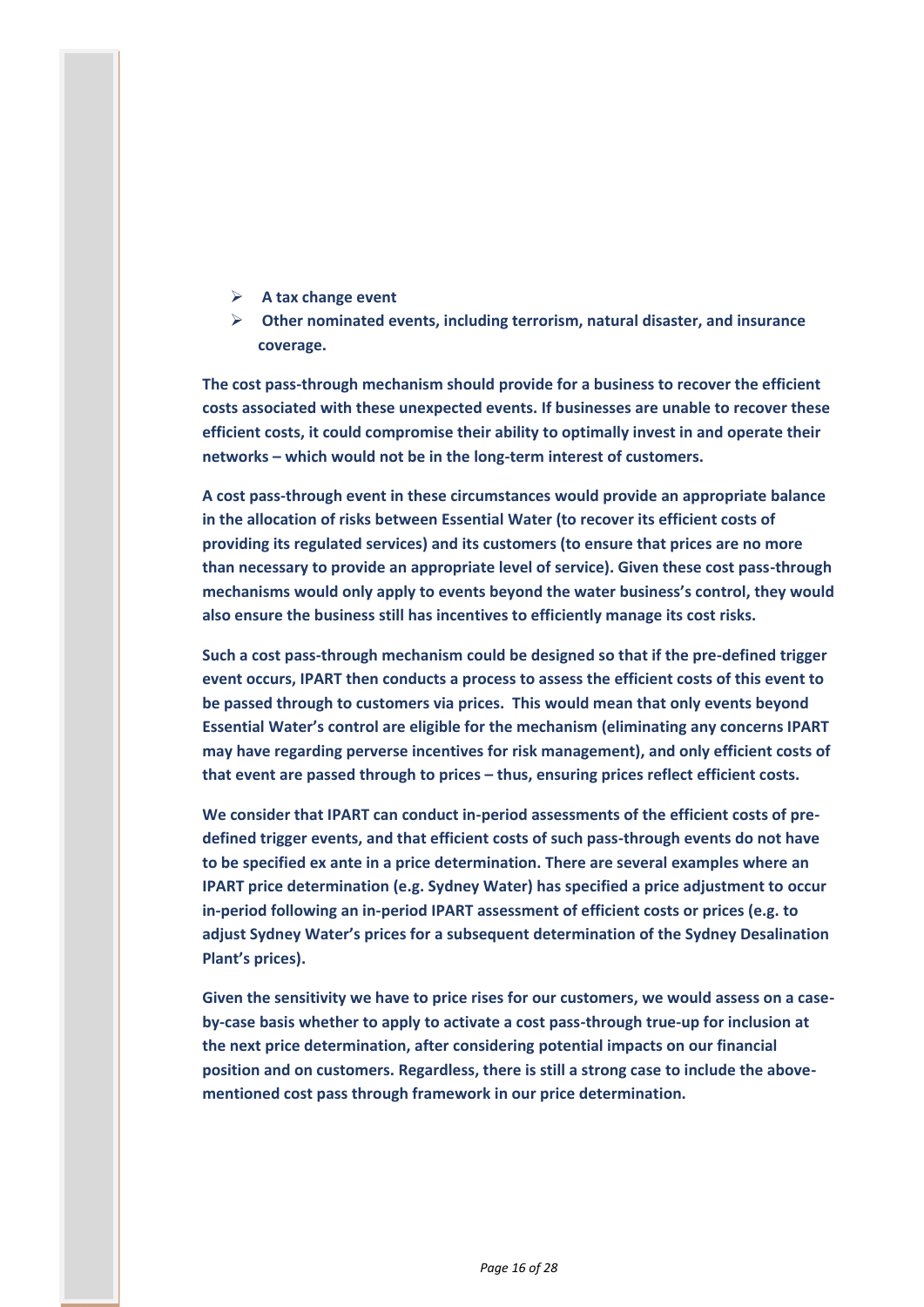## **I say:**

**They don't understand climatic conditions in Broken Hill and are out of touch with water affordability.**

**They don't know enough about their own office costs to understand the cost of risk "events".**

**Since they lack transparency and efficacy here, how can Essential Water's remotely located head office be trusted with a tool that wields "perverse incentives"? By stating they know about that tool means they have definitely thought about using it.**

**It certainly is not efficient to impose a risk pricing mechanism that is suitable for a city of 5 million people on a community of 18,000 people.**

**Essential Water shied away from the AER methodology for erroneous calculations of corporate overheads in one section but here they are now supporting another energy market methodology because it suits them.**

**They claim that a mechanism developed for the competitive national energy market (cost pass through) should be brought into their pricing considerations because it broadens ability to provide even more reasons for more price rises, but very few opportunities for price falls. I strongly believe that this is entirely inappropriate for a monopoly water business and it would be suicide for plants and animals.**

**"Cost risk" (like natural disasters and insurance) is code for "price rise". It might sound good to have a "symmetric framework", but we've never seen prices drop on our electricity bills. Unlike water supply, customers can better manage energy costs with alternatives and renewables.**

**Water is critical for life.**

**I strongly object to setting up Essential Water to become a water price dictator. This environment is hot, dry. The head office of Essential Water lives in a wet, humid environment. They have no idea about the critical nature of water here and why it must remain affordable. I have a vision of a small group of people in the Essential Water head office in Port Macquarie reviewing letters from customers, delivered by snail mail, making decisions about what grass can live, what animals can drink. You can see that by**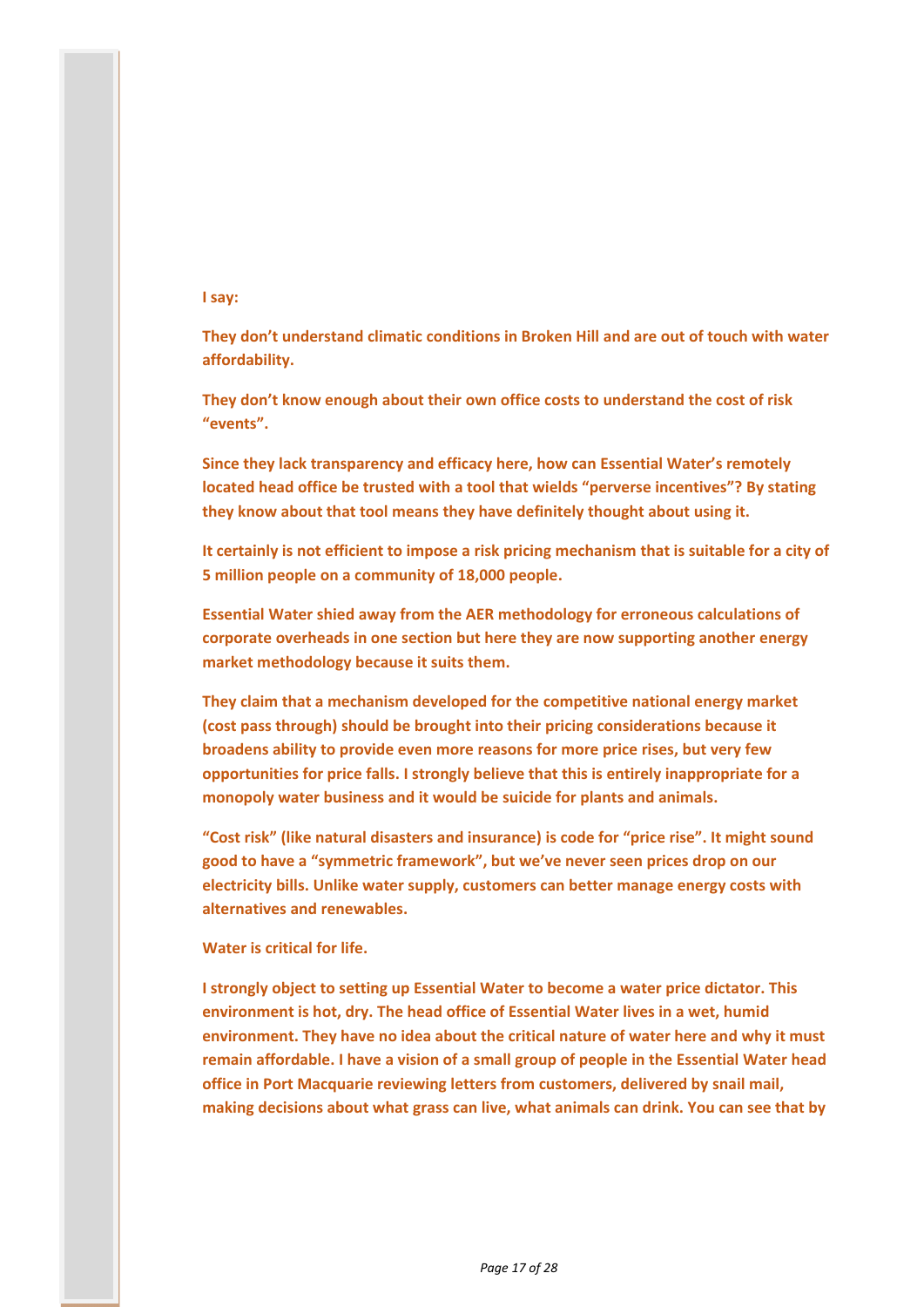**now the pricing proposal paper has become far too humorous to believe. However, this proposal and the intentions within it, even though flaky and rubbery, will harm us in Broken Hill. The accountability and disconnectedness of the head office has made them very bold.**

**But, the long term vision for pricing was eloquently expressed on page 33:**

**"Such a cost pass-through mechanism could be designed so that if the pre-defined trigger event occurs, IPART then conducts a process to assess the efficient costs of this event to be passed through to customers via prices".**

**Oh, now it is clear. IPART can get the blame, and Essential Water can take the money.**

**Is drought a predefined trigger event? What is? Too much rain during the month – is that a trigger event?**

**I am stunned. It reads like Essential Water wants to use future droughts to justify future price increases. That is the dominant "natural disaster" out this way.**

**Future droughts will be longer and occur more frequently. Droughts make insurance costs rise. Droughts and insurance will affect bulk water pricing and availability. It seems that there is nothing but doom and gloom ahead in terms of water pricing for us.**

**The stupidest thing about arguing for a cost pass through mechanism is that Essential Water is arguing with its own shareholder, the NSW Government.**

**The second stupidest thing about arguing for this cost pass through mechanism, no equally the stupidest thing, is that Essential Water is admitting it is unable to manage normal business activities. The people who are paid high salaries to manage the water business are admitting they are skills deficient in business risk management.**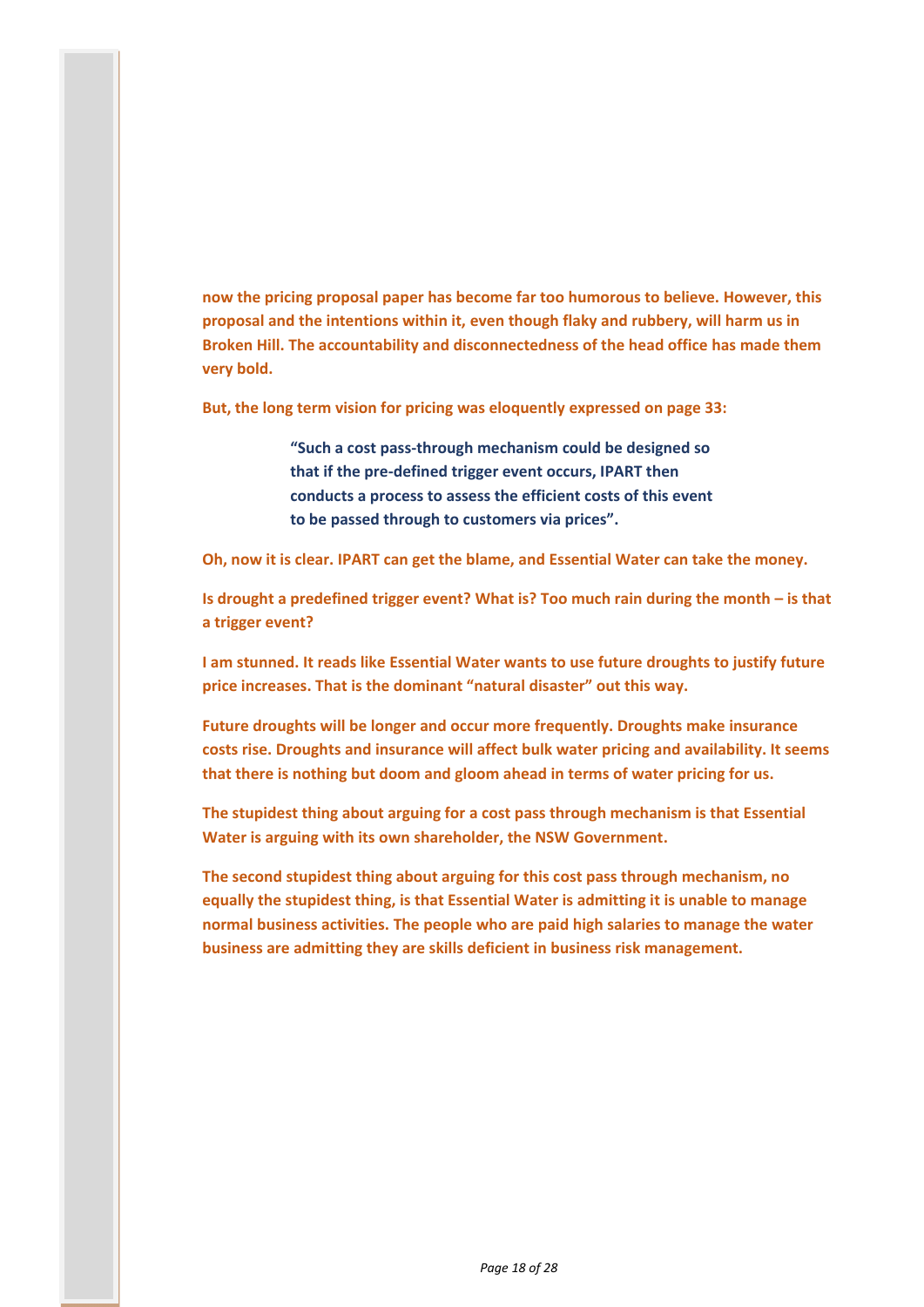## **Thoughts**

Since Essential Water is having such difficulty managing this little business, perhaps it should hand it back to the community so that we can manage it. I raise this as a serious issue for consideration. It's been highlighted Essential Water does not understand their costs and their whole proposal should be thrown out. It lacks cost justification, cost base transparency and contains rubbery numbers arbitrarily trimmed to look better.

IPART should at the very least hold all prices steady for the next 12 months while Essential Water is made to do their accounting work. Better still, get an independent assessor to dig deep into the issues and reveal just exactly how much Broken Hill water customers are subsiding the Essential Energy electricity business.

When honest and clear numbers are available I for one would like to spend time analysing that work again as their proposal puts my business's future day time activities at high risk.

During the day, customers will see dust, bare dirt, have less shade and probably not bother to attend day time programmes for these reasons. All because rubbery numbers will make it unaffordable to water grass, shrubs, trees, natural wildlife and suppress dust. Also, my ability to afford water treatment will become questionable when my revenue base is eroded during the day. My property will become barren and dry and who'd want to be here. I have no ability to increase my prices by 50% over the coming years.

In addition, IPART and the NSW Government should seriously consider the long term game that Essential Water is playing. It is highly unfair to allow prices to escalate within a monopoly industry like the water and sewerage business in Broken Hill.

Essential Water has been allowed for too many years the opportunity to squeeze customers by citing costs that we now know were composed of rubbery figures and competitive energy market techniques that only shove customer prices upwards.

I again express my great sadness at not seeing the last water pricing proposal before it slugged me a 45% price increase since 2016, and now I face another increase of 49.5% over the next five years.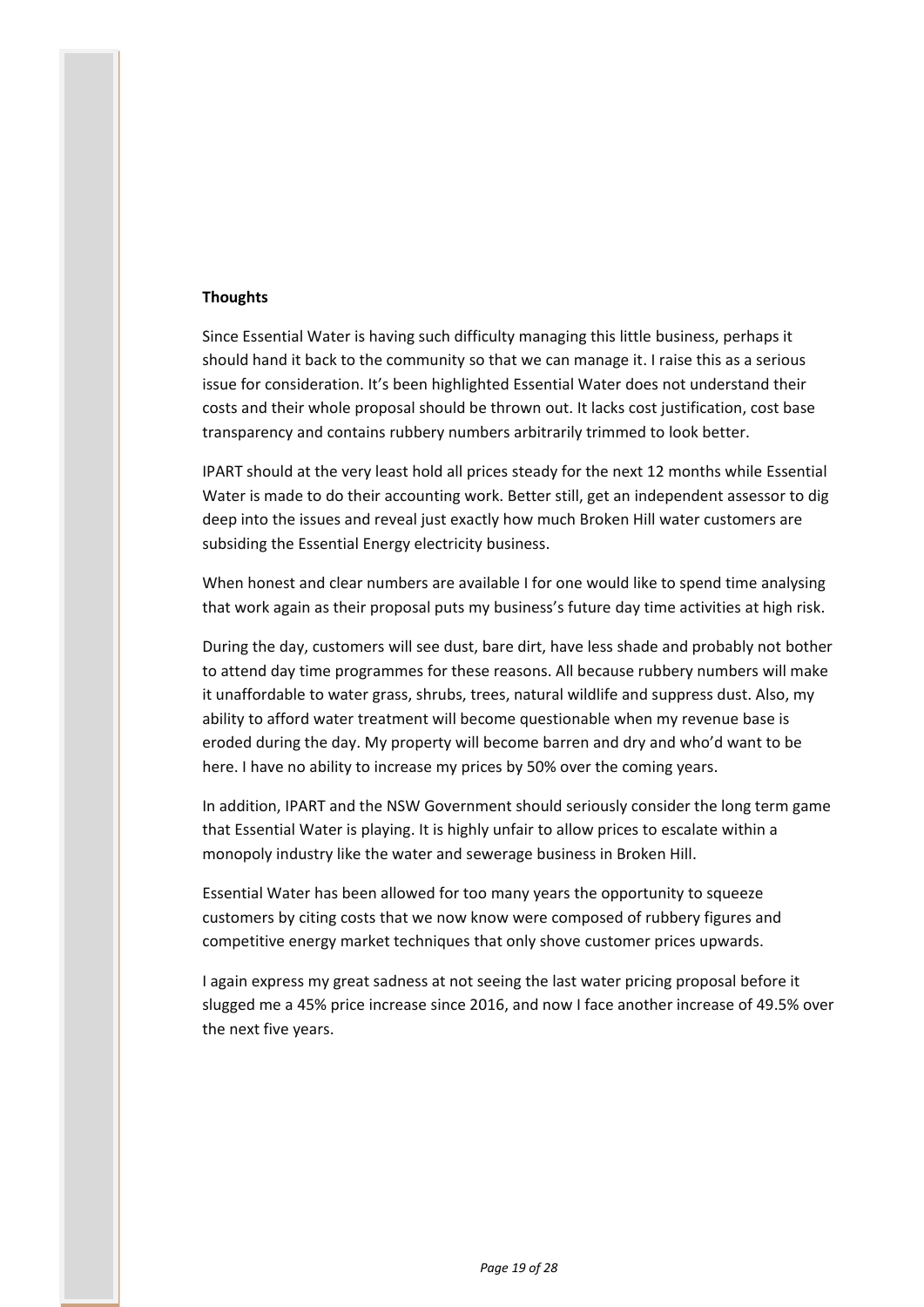# **Part B**

In my personal and professional opinion:

- The pricing proposal does not align with customer expectations no one is expecting to have to pay yet more for water without transparent justification.
- The proposal has been produced by persons disconnected from this community without understanding a water business or needs of customers.
- This pricing proposal desperately references overarching costs and work practices of Essential Energy to justify charging enormous corporate overheads.
	- o The corporate overheads for the Broken Hill water business are unfairly linked to an energy utility that services a very large land area of NSW.
	- o These costs are so high they must be challenged. They must be explained or removed from the pricing basis due to being energy related costs, rubbery, lacking transparency, untrusted.
- On this occasion, IPART must deny the request for a five-year determination period for Essential Water as this pricing proposal will hurt all of this community. Essential Water must redo the numbers with the right corporate costs and rethink some of the capital as some of it looks like toys for the people back in head office.
	- $\circ$  There are reasonable grounds to believe that overcharging has been an ongoing feature of the last three years, at least. **All customers are entitled to a refund for that overcharging.**
	- o Essential Water must consult more with customers. No effort has been made to talk to me yet Essential Water wants to kill my garden and deny native animals water because they decided the water price needs to be more expensive.
	- o Essential Water must provide more confidence in projections eg by linking the capex to business justifications for the spend. This should be provided so that customers can understand reasons for high prices. There is no detail about why the billing, payment methods and customer communications functions remain stuck in the 2000s; I cannot get an invoice on email and cannot log into an online account; their processes are all very old and out of date. They haven't improved any of the fundamentals with customers interactions in 15 years yet want to get smart metering for a new pipeline. Who knows if it is a new or an old pipeline, as we were not told in the document.
	- o Instead, the pricing proposal is heavy on energy speak and corporate wordsmithing around rubbery numbers, and low on facts that might explain why water prices must rise.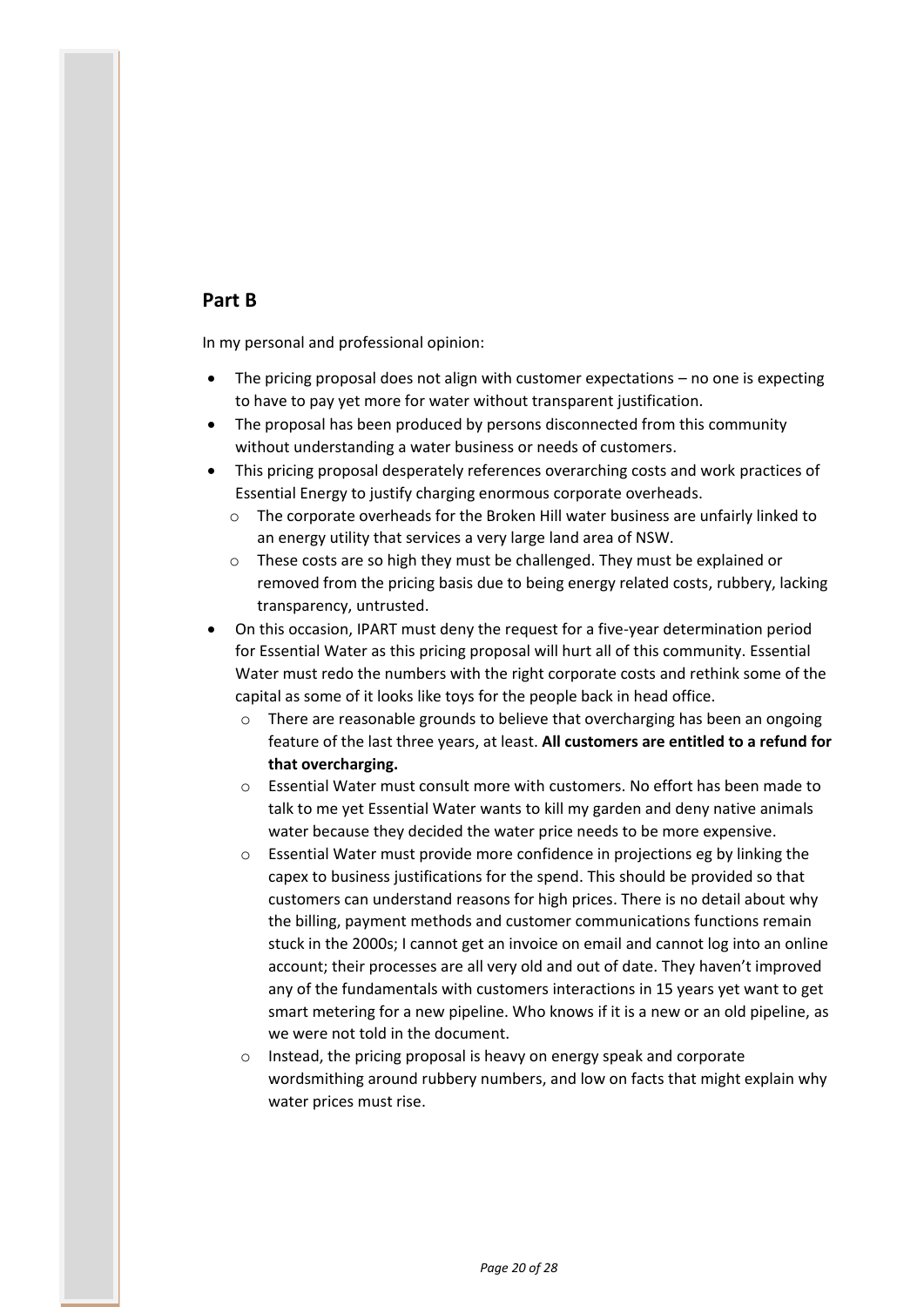IPART must deny the request for a cost pass through to be applied to water as it opens the gate for Essential Water to charge higher prices for anything they haven't thought about because they lack skills to do their jobs as risk managers.

# **1. Setting prices that customers can afford is a key concern for this review. What are the factors should we consider to ensure the prices we set are affordable for customers?**

In my community, which I understand well, water affordability is important. Many folks from the east coast would not appreciate:

- Mental health of older, retired, unemployed and disabled people for many people their main outdoor activity is gardening in pots or small plots. In the recent decade of high water prices far too many residents have replaced their gardens with pavers or allowed the dust and weeds to take over.
- Dust control/lead dust management weather changes blow in from WA, SA and NT bringing dust. Dust is carried in from dry farmlands hundreds and thousands of kilometres away during windy seasonal change, storms and weather fronts. Cleaning dust requires water use. The more expensive it is the harder it is for people to do the right thing by their families and properties.
- Environmental trees, grass cover, shrubs and parks and gardens make a place liveable and more appealing to visitors. Broken Hill is a small area and it serves many visitors. We need to encourage more plantings and more environmental maintenance and care, not frighten people away from these important activities with higher prices.
- Very low annual rainfall and longer periods of drought it is the exception to receive the average annual rainfall and Broken Hill should be considered a semi-arid/arid environment. Drought is always on the horizon. Water use is always going to be high. Attempts to predict when and how water will be used is not a precise science. Some parts of the town will receive rain, others will receive nothing. It is always best to assume that water use will always be high because rainfall is always so low.
- Liveability we must use more water because it is hot and dry (for plants, animals, children, people, evaporative cooling, cleaning, swimming, sport). If prices keep creeping up the people cannot afford to live here because there is no incentive to create cool places or invest in anything that attracts a high ongoing operational cost due to water. **High water prices have been eating away at amenity for too long and liveability in Broken Hill is on the decline as a direct result.**
- Small business survival the pandemic has decimated business momentum. Revenue that has been lost in tourism and hospitality cannot be recovered. Water and energy costs are the two biggest ongoing expenses after labour and insurance, in most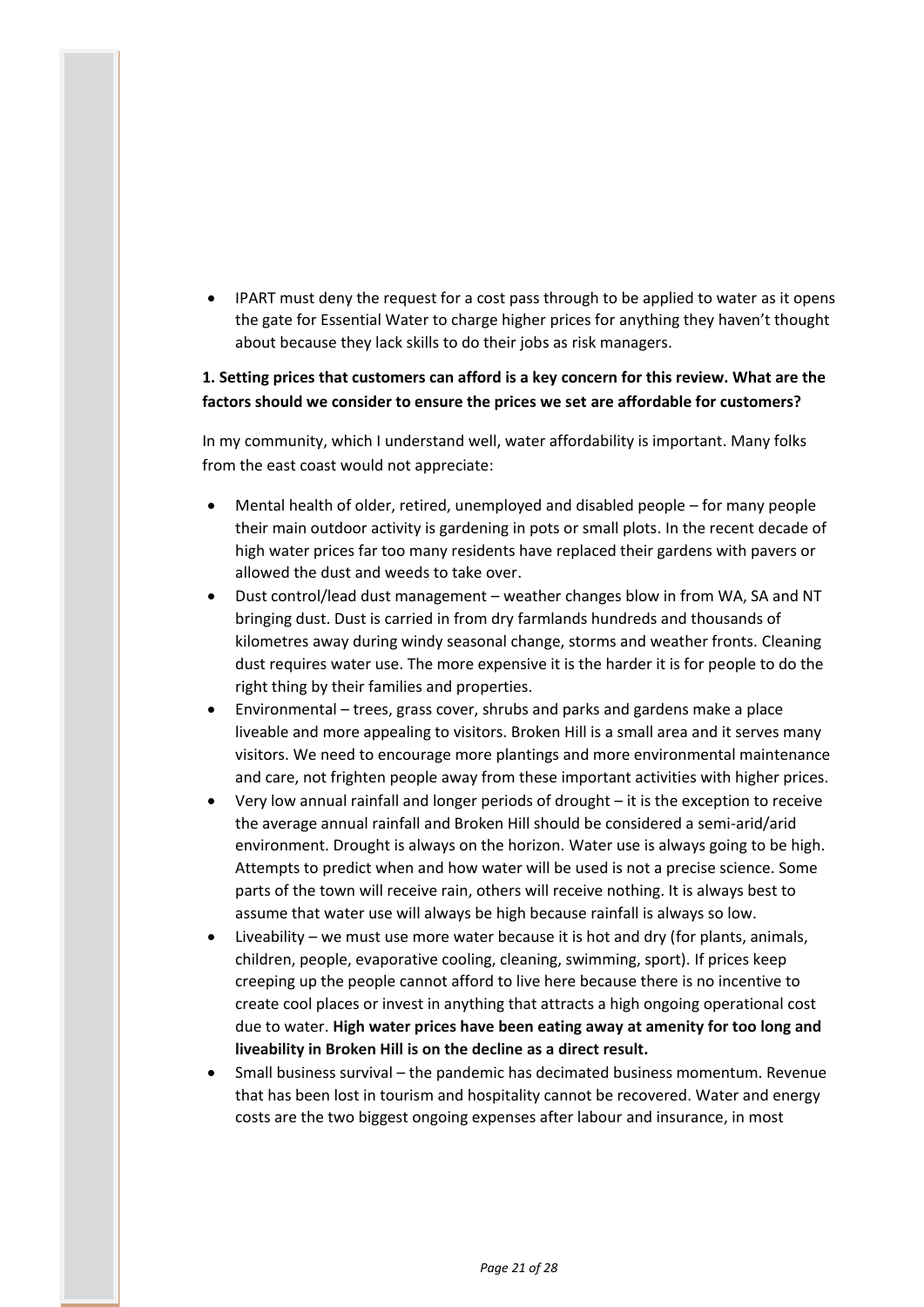hospitality businesses. The ongoing creep upwards has outgrown years of low/no inflation. It has become a sad reality that every year prices must increase – there is no symmetry, just up and up.

- Economic growth water is now on the side of being unaffordable for too many. It will be very hard to sustain or grow the area with water costs that put us at a huge disadvantage. Water supply to mining companies likewise needs to remain affordable. It would make sense if customers were properly contacted about their thoughts on price rises. Are they leaving town because of these sorts of issues? Is the stark reality of ever-increasing water prices contributing? Essential Water (head office decision makers) is not communicating with its customers to know. **I suspect Broken Hill has become a largely unattractive place to live because most existing residents are so worried about water use and paying the price that they've given up trying to keep the grass alive in the backyard (among other reasons, like lack of local leadership).**
- Water efficiency has peaked most people have tanks, recycle water, don't waste water. We've installed at least five new rainwater tanks at our place in the last three years and we recycle all wastewater via wastewater treatment; there is not much more we can do. Most people we know are at the same level of frustration. We have no other supplier to go to. We are supplied by a monopoly that calls the price and we put up or shut down. **I think the shutting down process has been underway for some years now and the people are voting with their suitcases, dusty dry backyards and lack of enthusiasm for general living, eg improving home gardens. Essential Water (Port Macquarie) does not know about this underbelly of frustration because they don't consult or communicate with customers and like most utilities, run away from any prospect of customer interactions.**

Very soon, there will be even fewer gardens, fewer people with enthusiasm for maintaining amenity in their residential areas. The plan to further increase treated water prices in the town is simply too much to expect the people to pay, and more so on the back of a pandemic. There does come a time when someone has to say it's been enough.

It is worth emphasising:

- 1. IPART should force Essential Water to communicate with customers about price increases by putting flyers in with the bills (since they can't send emails).
- 2. I am certain there is little knowledge of this pricing proposal among people in Broken Hill.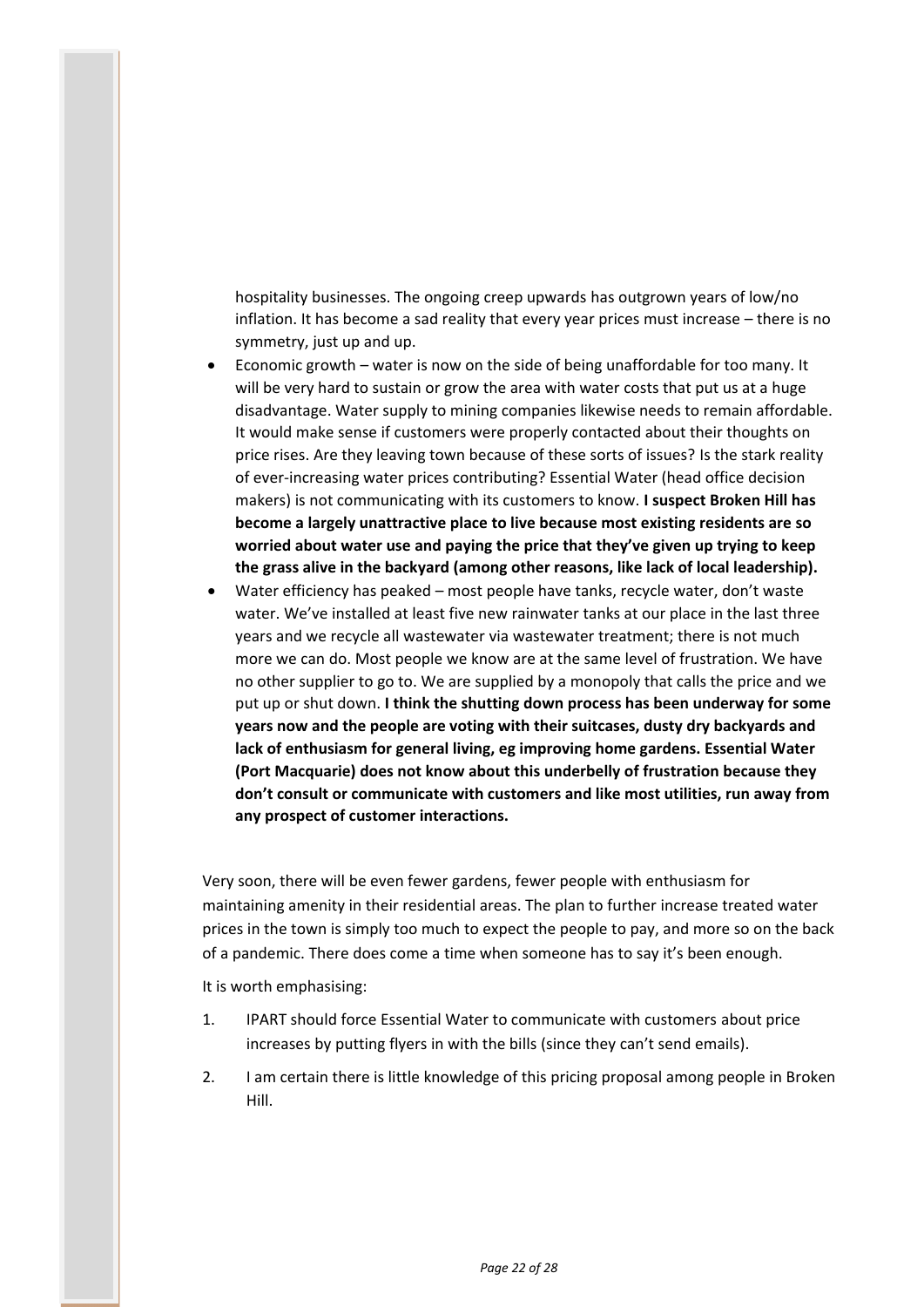The proposed increase in untreated water specifically compelled me to lodge this submission.

It is water that is unfit for human drinking and often unsuitable to provide to animals.

A price increase of this magnitude makes no sense. It cannot be justified – nothing in the water supply has otherwise changed – just the price – upwards.

If all pipeline customers in the area became aware of this plan it would place them in a very high state of stress. It may even cause some marginal business activities to cease. But since they don't know about this price increase proposal, and they were not consulted specifically about this hefty increase, we may never know.

**The price increases as proposed are also alarming because Essential Water believes their "customers water consumption is no longer affected by drought" (p 21).**

These are the words of someone who does not understand this environment. High water use in the area is a fact of life due to dust, heat, hygiene and other factors.

Why was there not a bigger effort to talk to customers, particularly the Stephens Creek pipeline customers who are being unfairly targeted. There is only a handful of these customers and they should have made the effort to contact us now, and three years ago.

**IPART needs to know that there was no effort made to discuss any of these hefty price increases with the community.**

Table 7 on page 24 confirms virtually no one was communicated with for anything to do with the entire pricing proposal.

**The inclusion of the Broken Hill Chamber of Commerce in community consultation efforts demonstrates just how little effort was put into consultation, given the chamber has not existed for many years.**

Who are the 10 people that Essential Water were happy to say they consulted apart from council, mentioned twice?

**3. What do you think about the proposed price increases for chlorinated and untreated pipeline water customers?**

 I strongly object to a proposed 49.5% increase in the price of untreated water; Essential Water proposes I pay \$1.63 per kL by 2026-27 for untreated water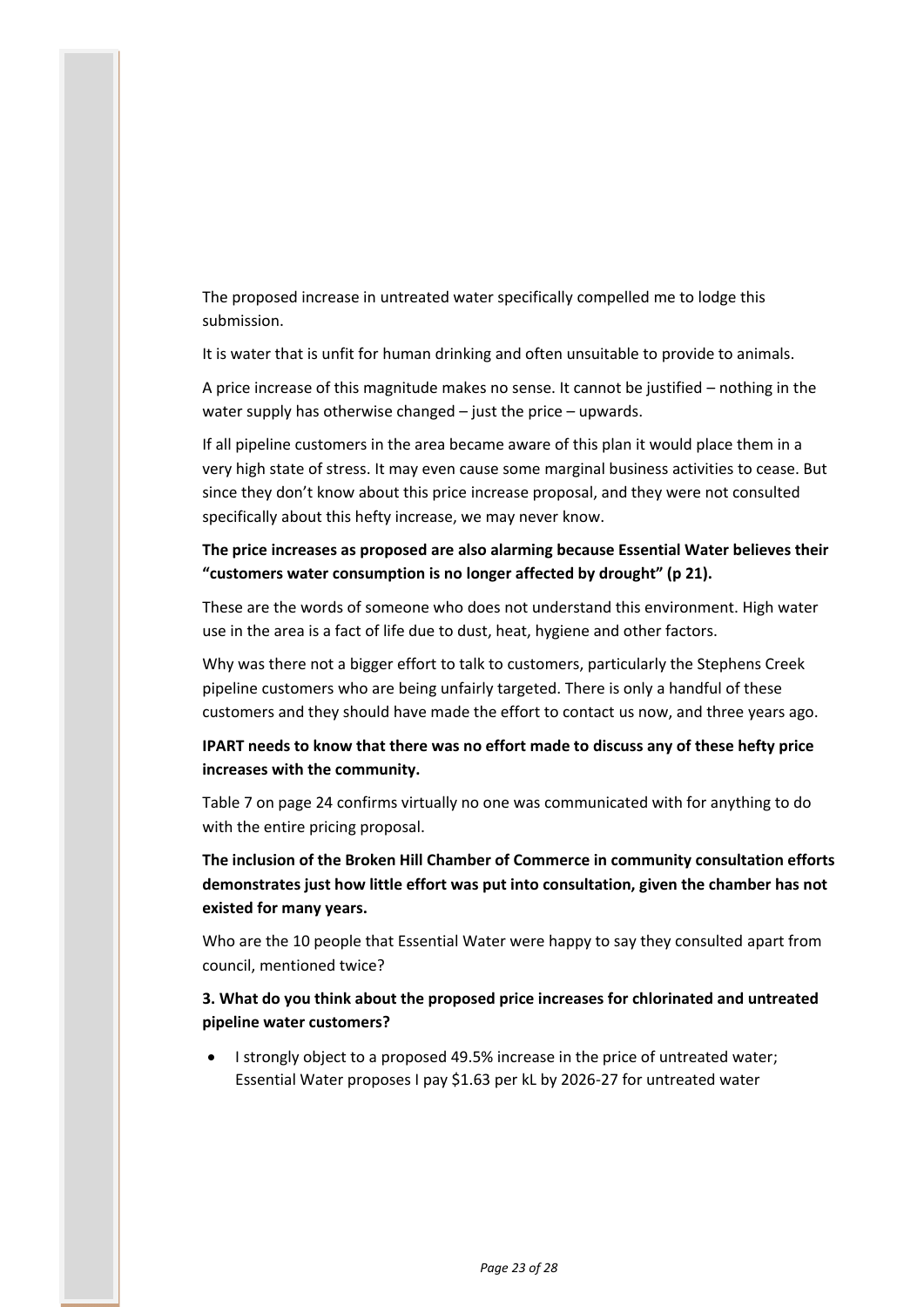I do regret that the last pricing proposal slipped by me without notice. I was busy building a new business in a new location. The property is supplied by untreated water.

Because I missed the opportunity to object to the last price increase I must do as much objecting now as possible. It resulted in our water bills for raw water increasing by more than 45% in the last 3 years.

Raw water is delivered to us via the pipeline that takes water from Stephens Creek to Broken Hill. The pipeline passes our place just across the highway.

There was very little justification for that price increase of 45% and there is certainly no justifiable reason for this outrageous proposed new price slug of 49.5% over the coming years.

I wish to stipulate that I have no problem with the local water operations and the work that is done to maintain supply. They do a great job. They understand the business and their customers. I know many of these people as I worked with them a long time ago. I fully understand the operations and local cost structures as I previously worked in the local water and energy utility for nine years until 2005. Sadly, nearly two decades after the merger with Country Energy, now Essential Energy, the corporate overheads from Port Macquarie that are lumped into Broken Hill water bills are now out of control.

#### **Untreated Pipeline**

As already mentioned, my family has a property near Broken Hill and is an Essential Water customer classified as "untreated – pipeline".

Our property takes raw (untreated) water from the pipeline that links Broken Hill to Stephens Creek. Most of the pipeline customers in this section have water use needs including livestock, gardens and domestic requirements. Most pipeline customers are small places, some operating small businesses in livestock, tourism. Our properties are all rather isolated, ie not in the town's built up region, and exposed to the hot, dusty and drying conditions of summer and the dry, cold winter spells.

The average annual rainfall in the town of Broken Hill is 280 mm or 11 inches per year. Having said that, rainfall is patchy. It may bucket down in town while 10km away from the PO we often receive nothing. The soil types for many of us in this part of the country are sandy with rock or clay at depths of a metre or more. Around calendar 2018 we received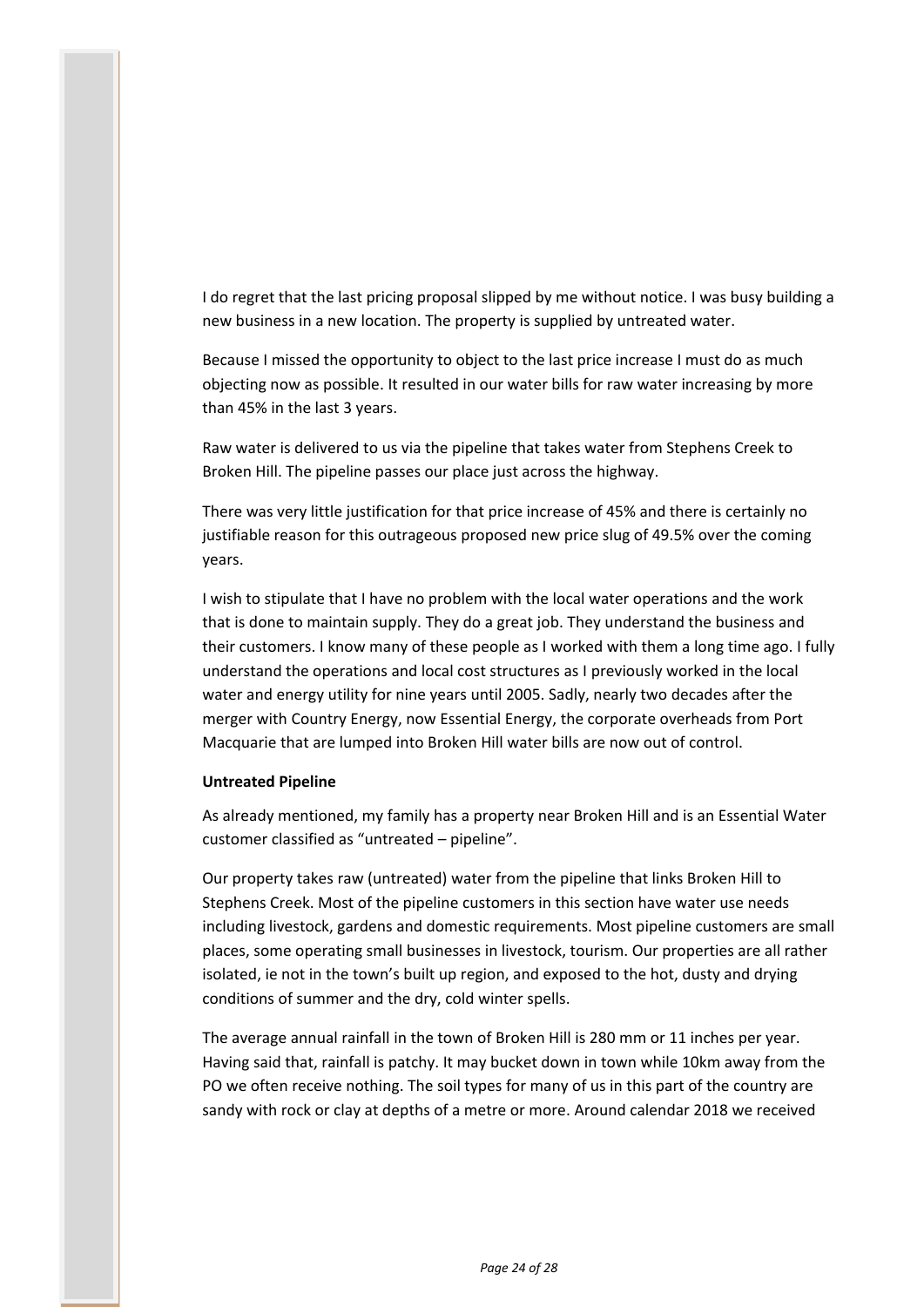something like 40 mm of rain at our place – not enough to keep grass and shrubs alive. We lost many vulnerable young trees. We attempted to keep local wildlife alive with tubs of water at our fence line. At the next decent rainfall we had the grass pick up again and we've been able to keep most plants alive since then – but we are paying heavily for it.

Properties need to retain gardens and grass for amenity, dust suppression and local birds and animals. It is important that watering occurs multiple times per day in summer using higher volumes of water and in winter, watering less is viable but it cannot be avoided entirely as some persons may argue.

The grass and many smaller plants at my place would die without watering twice daily during multiple weeks of 40° and higher.

Most of the pipeline properties have animals and livestock and we cannot avoid water use for these purposes. Many of us try to maintain natural birdlife and native animals in the surrounding environment. Trees, grasses and shrubs must be maintained.

During 2019 and 2020, dust storms were experienced in winter. This is not usual. Just this week, mid October 2021, we experienced another dust storm, though smaller than some of those we expect in warmer months. The climate tendency is dry not wet; dusty not dustfree. The dust comes in from hundreds or thousands of kilometres away in SA and WA, contrary to other opinions.

The properties serviced by the Stephens Creek pipeline have no control over the condition or quality of water received.

For example, the visible condition of water received at our property at any time can be described as muddy, smelly, discoloured or looking clear but heavily laden with fine particulate matter.

Fine particles are an expensive condition to manage due to the multiple and expensive layers of filtration necessary, as finer and finer (<1 micron) filters are used, and they also need changing out more often.

The water quality from the Stephens Creek pipeline is not safe to drink. It requires a great deal of effort to treat it to make it potable. A rigorous treatment regime is necessary to achieve water that meets Australian Drinking Water Guidelines.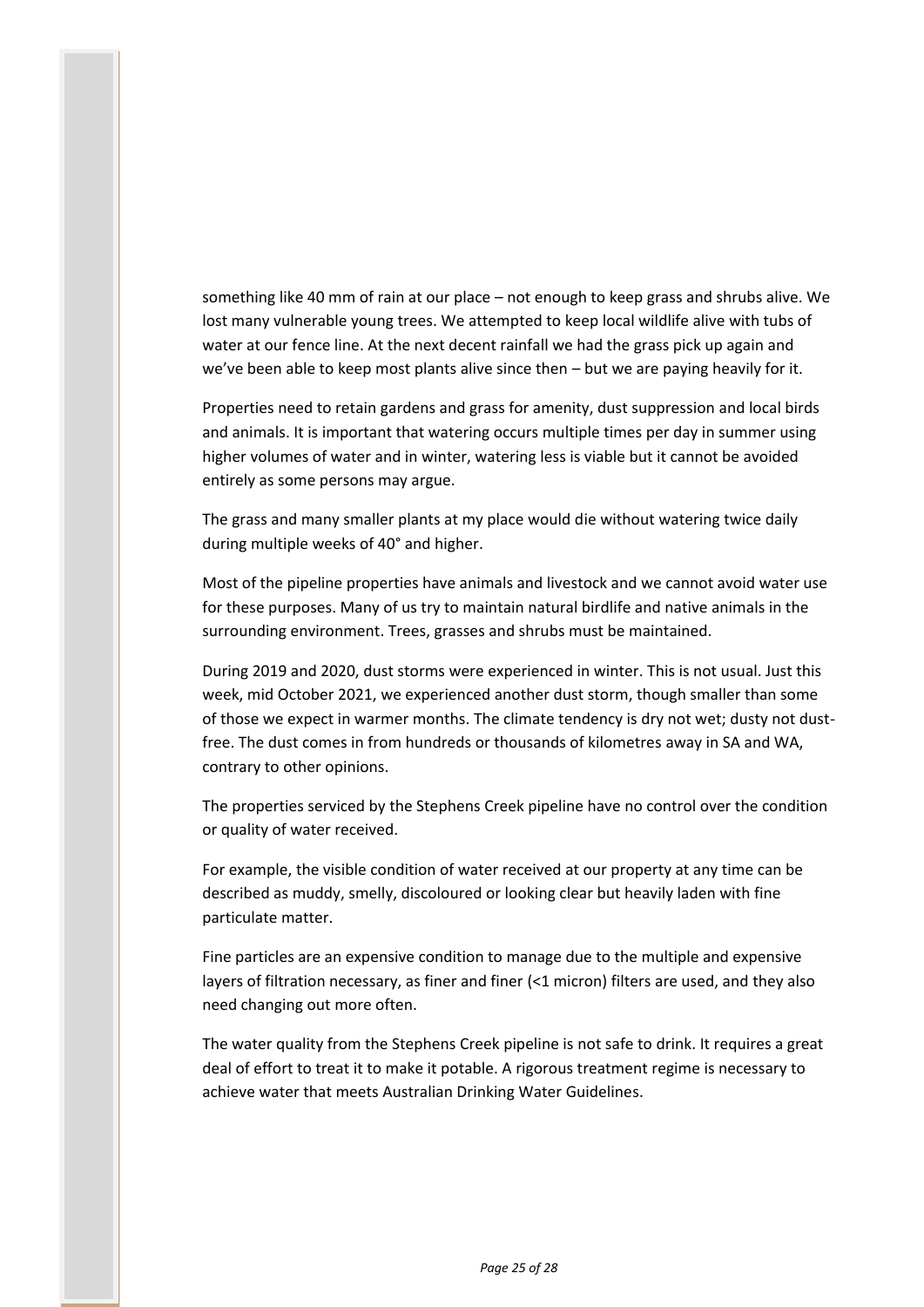In order to use this water we invested heavily in several water treatment facilities. We input many hours of labour – daily, weekly, monthly and quarterly – to conduct inspections and routine maintenance. Our water treatment plant facilities were installed in 2019. It is likely we will need to invest additional capital in more treatment facilities to continue to stay on top of water quality issues at our property. The high cost of treatment of water at our property is directly attributable to the condition of water received from the pipeline.

#### **This is not a complaint, simply a fact.**

It is a myth to say anything else.

We have water usage demands at our property which must meet ADWG. In order to treat water on site we have no escaping ongoing, high operational costs for consumables eg chemicals and filters.

However, 97% of the water we use is not required to be treated.

During 2020-21, only 3% of our water use was in areas where the water quality had to meet ADWG. We had multiple stops due to lockdowns so even though water volumes for us overall may have been down, the costs for us were still high due to treatment costs and yard needs.

In this same period, rainfall at our place was approximately 185 mm. Several months received no rainfall and other months received most of the rain. Rainfall does not assist greatly with reducing water use.

It is a myth to suggest that rainfall reduces water consumption, especially on a property like ours.

We meter flows through our water treatment plants and we track all expenses for tax reporting purposes in accounting software.

We can advise that water treatment costs at our property during 2020-21 averaged \$49.80/kL for 3% of the water supplied.

Our water treatment costs are the same irrespective of where the water is sourced. Our experience is that water treatment costs are at least \$5,000 per year. These costs are in addition to the water bills from Essential Water.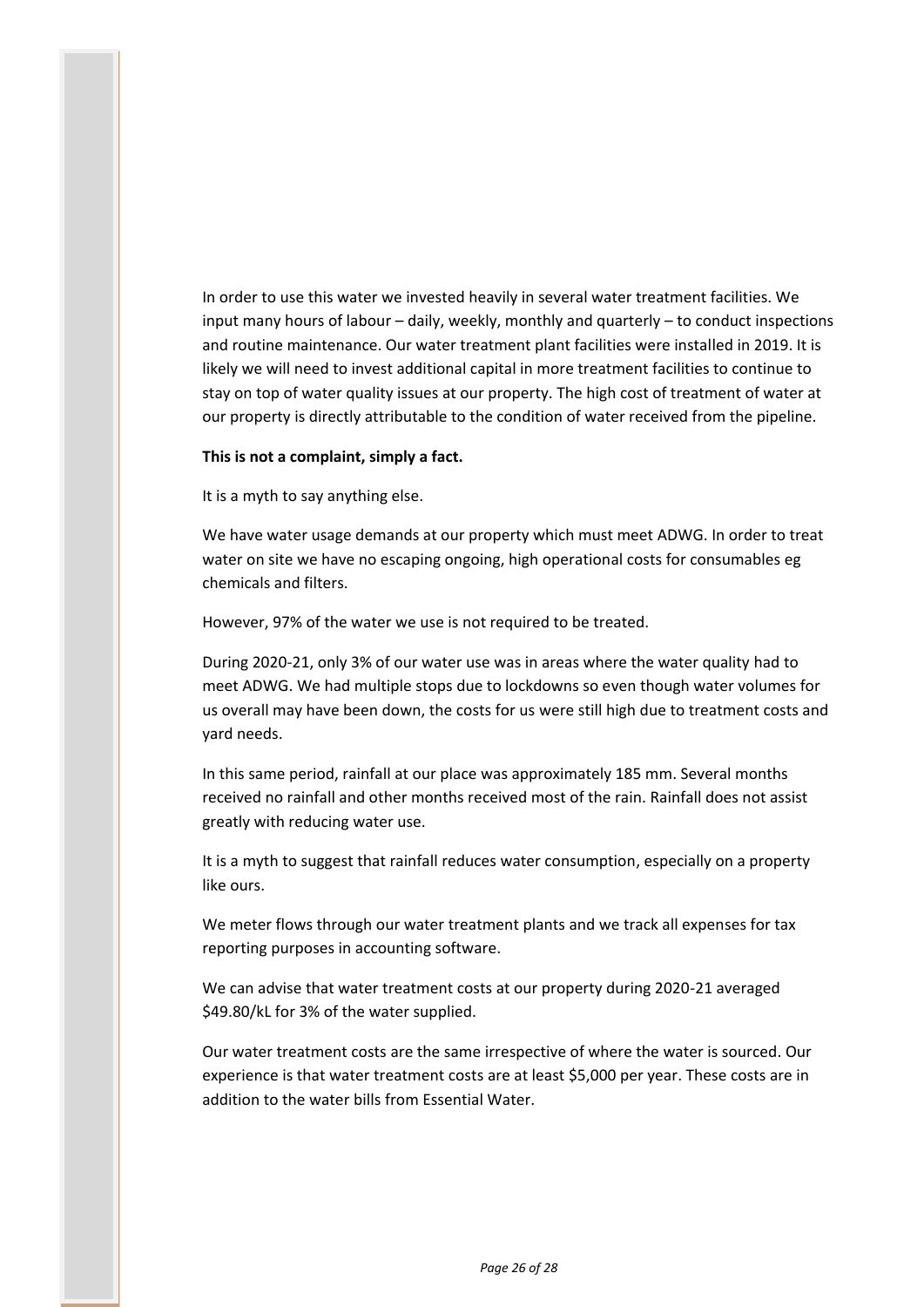It is therefore difficult for us to understand why the price of untreated water supplied must be increased by 49.5% over five years as suggested (Table 51, P. 92 or 110).

At the rate of the price increase proposed, we come to nearly 80% of the price of treated water supplied in Broken Hill. Yet no improvements in water supplied. This is not right. By this logic treated water in Broken Hill would be increased to \$4/kL. Is this the end game?

I have to wonder if the Essential Water staff in Port Macquarie have any idea about the condition of untreated water. This price increase has already gone too far at the current rate of \$1.09/kL and any further increases have no sound basis.

**To be clear about what I have just explained,**

**Essential Water have proposed that they supply untreated, sometimes muddy, sometimes deceptively clear but unsafe, water to me and they want to charge me almost the same amount as if I received treated water from the Mica Street plant.**

The cost of treating pipeline water is expensive and not related to the water source  $$ whether from the Darling River of the Murray River.

The proposed price increase for pipeline customers is unfair and it is not justified for the water condition that is supplied. This proposal should be fully rejected. No increase is warranted after the hike in prices from the last three years.

**Again, Essential Water is proposing that within five years, the Stephens Creek pipeline customers who receive untreated water will pay almost as much as customers in Broken Hill who receive fully treated water.**

**There is no explanation, justification or substantiation. Just a number in a table in a document, posted online, hoping again that the huge increase slips into regulation pricing. It is a number, like the numbers made up by CAM, plucked from a void of nothingness.**

It is an irrational notion and no price increase has been justified.

I am happy to provide more information for IPART's consideration.